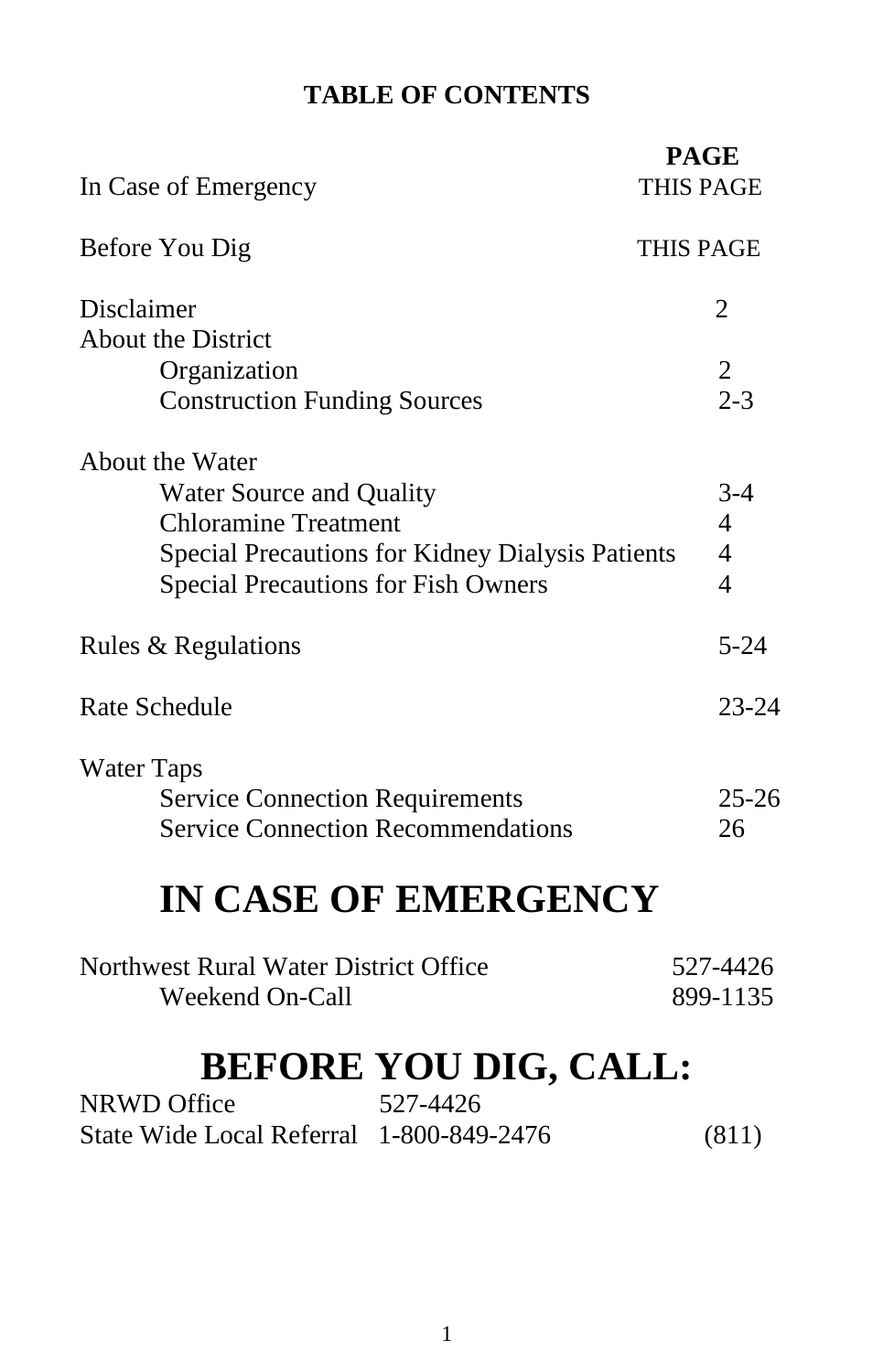**THE RULES AND REGULATIONS OF THE NORTHWEST RURAL WATER DISTRICT SET FORTH HEREIN ARE ESTABLISHED BY THE ELECTED MEMBERS OF THE BOARD OF DIRECTORS. THESE RULES AND REGULATIONS DO NOT CONSTITUTE A BINDING PERMANENT CONTRACT BETWEEN THE DISTRICT AND USERS, BUT RATHER, RULES AND REGULATIONS FOR THE OPERATION OF THE NORTHWEST RURAL WATER DISTRICT. THESE RULES AND REGULATIONS MAY BE REPEALED OR AMENDED AT ANY TIME DEEMED APPROPRIATE BY THE ELECTED MEMBERS OF THE BOARD OF DIRECTORS AS PROVIDED FOR HEREIN OR IN THE BYLAWS AND ORGANIZATIONAL DOCUMENTS OF THE DISTRICT. ALL RULES AND REGULATIONS SHALL BE BINDING UPON ALL USERS AS OF THE EFFECTIVE DATES OR THEIR ADOPTION OR AMENDMENT AND NOTHING HERE IN NOR IN ANY OTHER DOCUMENT SHALL BE DEEMED TO PREVENT THE BOARD OF DIRECTORS FROM REPEALING, AMENDING OR ADOPTING NEW RULES AS THEY DEEM APPROPRIATE, WHICH SHALL BECOME EFFECTIVE UPON ADOPTION UNLESS OTHERWISE SPECIFIED BY THE BAORD OF DIRECTORS.**

# **ABOUT THE DISTRICT**

#### **ORGANIZATION**

The Northwest Rural Water District (NRWD) was formed under the laws of the State of Wyoming and is a governmental subdivision of the State of Wyoming and a body corporate with all the powers of a public or quasi-municipal corporation. It is governed by a Board of Directors elected by the resident landowners of the District. The purpose of the District is to deliver treated domestic water to rural homes in areas around Cody, Powell, Lovell, Ralston, Garland, Deaver, and Frannie.

Since Board members change, information regarding Board members has been removed. It can be found on the website.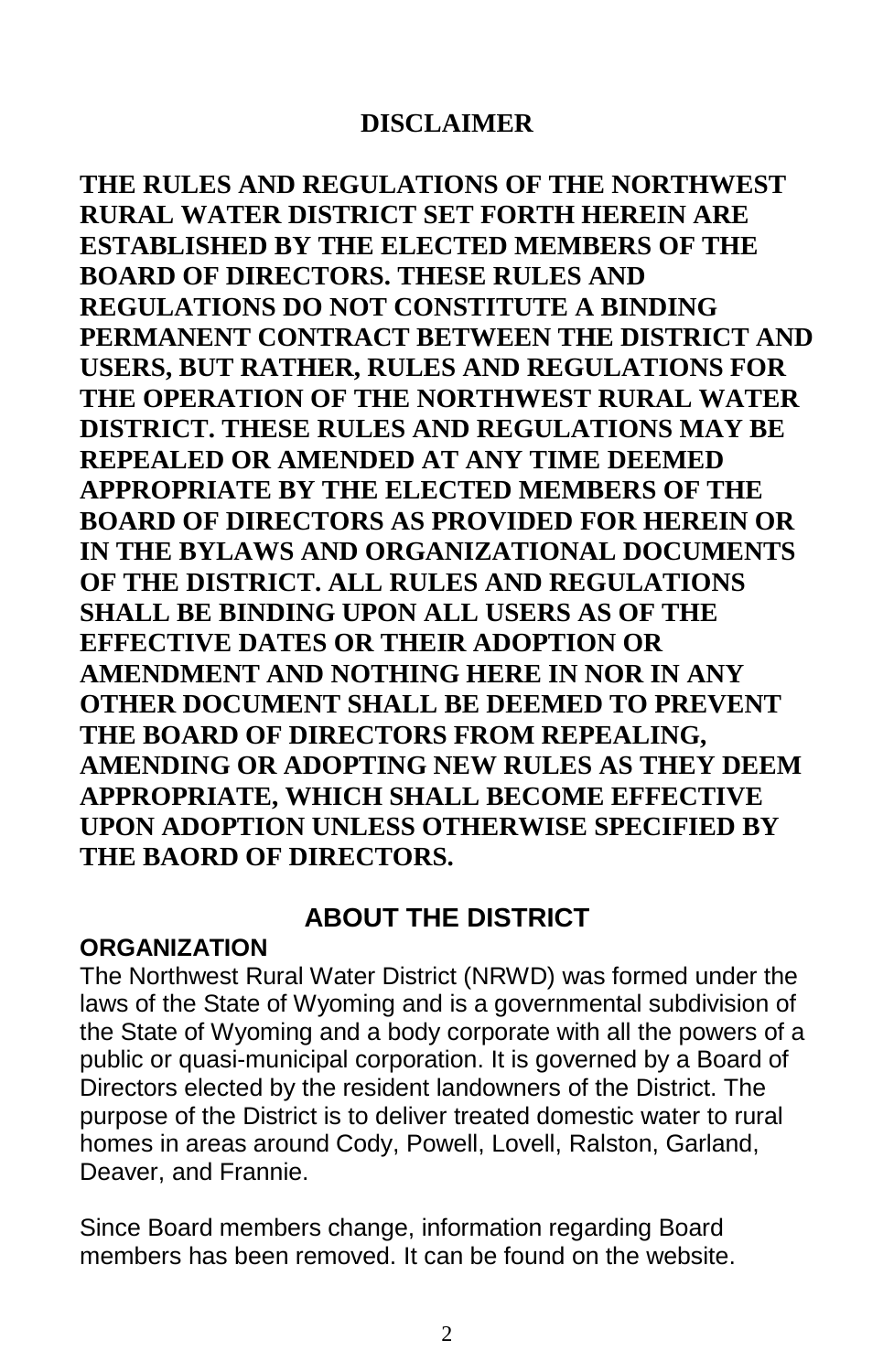The Board of Directors of NRWD hold meetings on the second Tuesday of each month, beginning at 6:00 p.m. at the District Office in Cody.

# **CONSTRUCTION FUNDING SOURCES**

Beginning in 1992 through the autumn of 2017, the Northwest Rural Water District has constructed approximately \$38 million worth of potable water distribution system. The 260 miles of pipeline, 6 pump stations, 5 connection buildings, and 11 storage tank sites, serve 3,000 homes in rural areas around Cody, Powell, Lovell, Ralston, Deaver, Frannie, and Garland. The funding for these projects has come from the following sources: The Wyoming Water Development Commission; Rural Development Administration formally known as Rural Utilities Services (USDA or Farmers Home Administration); the Wyoming State Land and Investment Board, through the Mineral Royalty Grant process and the State Drinking Water Revolving Fund; and local user fees. We want to thank all of the entities for providing NRWD with a significant amount of grant funds and several long term, low interest loans, that result in lower user fees than could otherwise be enjoyed.

# **ABOUT THE WATER**

# **WATER SOURCE AND QUALITY**

The source of water for the Northwest Rural Water District (NRWD) is the Shoshone Municipal Pipeline (SMP) and treatment plant near Cody. This is the same water source supplying the communities of Cody, Powell, Byron, Lovell, Deaver, and Frannie. The water quality is much higher in all categories than required by current Federal EPA standards. The water has been subjected to approximately 100 different tests for purity, quality, and safety. The hardness has been running between 33 & 56 parts per million (2-3 grains). Other water test information is available by contacting NRWD or SMP. The District tests in each service area monthly for coliform bacteria.

Your water is tested on a continuous basis to assure that you receive SAFE, HIGH QUALITY WATER.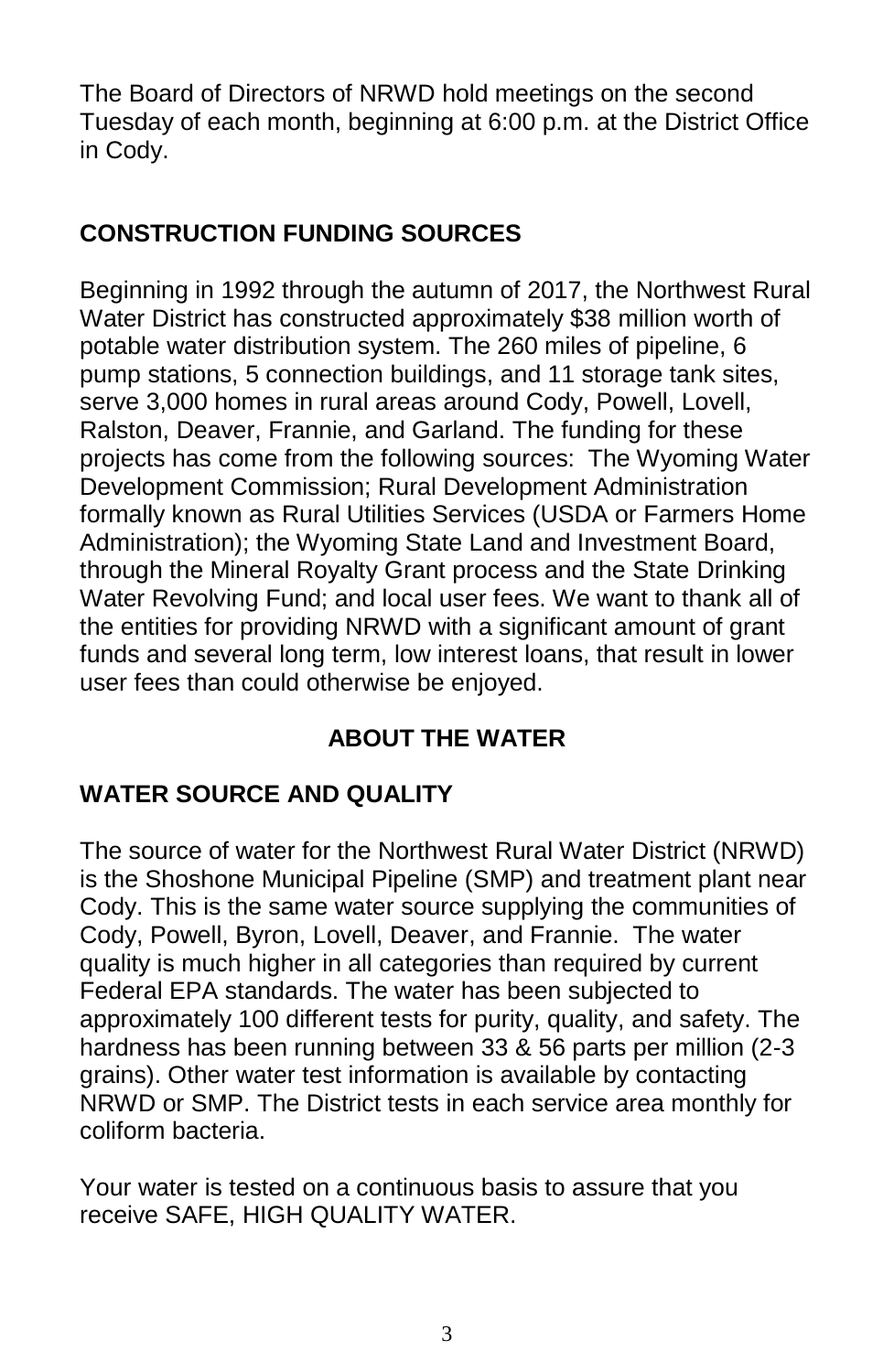# **CHLORAMINE TREATMENT**

The water delivered to your home is disinfected with a combination of chlorine and a small amount of ammonia. This mono chloramine, NH2C1 is used so that minimum chloramines residual standards will be maintained throughout the water system. Chloramine treatment has been used for decades in the United States and Canada to treat drinking water. There is normally less chlorine taste and odor with chloramines treatment than with only chlorine treatment. Chloraminated water is safe for drinking, cooking, bathing, and all other daily water uses. However there are two groups of people who need to take special care with chloraminated water, kidney dialysis patients and fish owners.

### **SPECIAL PRECAUTIONS FOR KIDNEY DIALYSIS PATIENTS**

DO NOT USE DISTRICT WATER FOR HOME DIALYSIS MACHINES UNDER ANY CIRCUMSTANCES WITHOUT CONSULTING YOUR PHYSICIAN AND FOLLOWING ALL RECOMMENDED PROCEDURES FOR CHLORAMINATED WATER. In the dialysis process, water comes in contact with the blood across a permeable membrane. Chloramines in that water would be toxic, just as chlorine is, and must be removed from water used in kidney dialysis machines just as chlorine must be removed. There are two ways to do that: either by adding ascorbic acid or using granular activated carbon (GAC) treatment. Medical centers that perform dialysis are responsible for purifying the water that enters their dialysis machines. Additional information may be obtained by calling "End Stage Renal Disease Network #15, phone 303-831-8818.

# **SPECIAL PRECAUTIONS FOR FISH OWNERS**

FISH OWNERS need to take special care. Chloramines are toxic to fish and must be removed from water, just as chlorine is toxic to fish and must be removed. Special steps should be taken to remove chloramines from water before using for live fish. Most pet stores sell de-chlorinating agents. Chloramines will not dissipate if left standing as is the case with chlorine. Be sure to use dechlorinating agent. Reverse osmosis does not remove chloramines from water.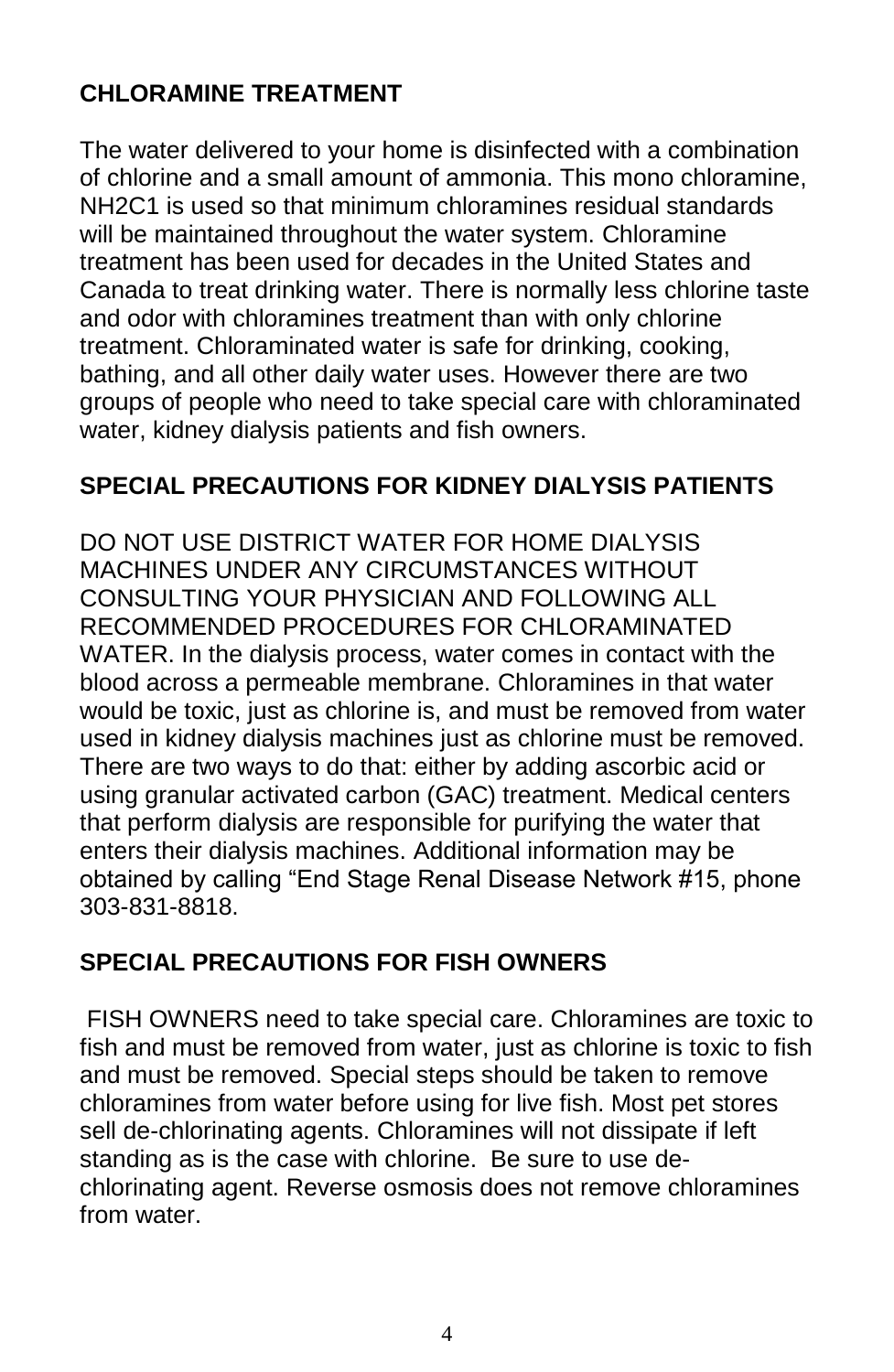# **CONSUMER CONFIDENCE REPORTS**

Consumer Confidence Reports (CCR) – are required to be sent out to each customer, or posted in a place of general circulation (NRWD website), by July 1 of each year. The CCR includes information about water quality through the reporting of test results.

# **NORTHWEST RURAL WATER DISTRICT RULES AND REGULATIONS AS AMENDED MARCH 13, 2018**

Pursuant to the authority vested by W.S.S 41-10-113 and the Bylaws of the Northwest Rural Water District (hereinafter referred to as "NRWD" or as "DISTRICT"), the Board of Directors of the NRWD (hereinafter referred to as "BOARD"), hereby adopts the following Rules and Regulations to aid in the orderly and lawful management of the DISTRICT. These Rules and Regulations may be revised, amended or repealed, in whole or in part, or from time to time, by the BOARD at any regular or special meeting of the BOARD.

# **ARTICLE 1 DECLARATIONS**

# **SECTION 1 - OWNERSHIP AND CONTROL:**

The water system of the DISTRICT shall be owned by the DISTRICT and maintained, controlled, and managed exclusively by the BOARD.

# **SECTION 2 - PURPOSE AND GOAL:**

The purpose of the DISTRICT is to deliver treated water drawn at several points from the Shoshone Municipal Water Pipeline to a general service area extending from Cody to Frannie and Lovell, Wyoming. The goal of the DISTRICT is to provide a system to deliver treated domestic water to rural areas having no other source of quality water, paid for by water user fees without using the District's authority by Statute to levy a tax on lands included in the District.

# **ARTICLE 2**

# **DEFINITIONS**

# **SECTION 1 – DEFINITIONS**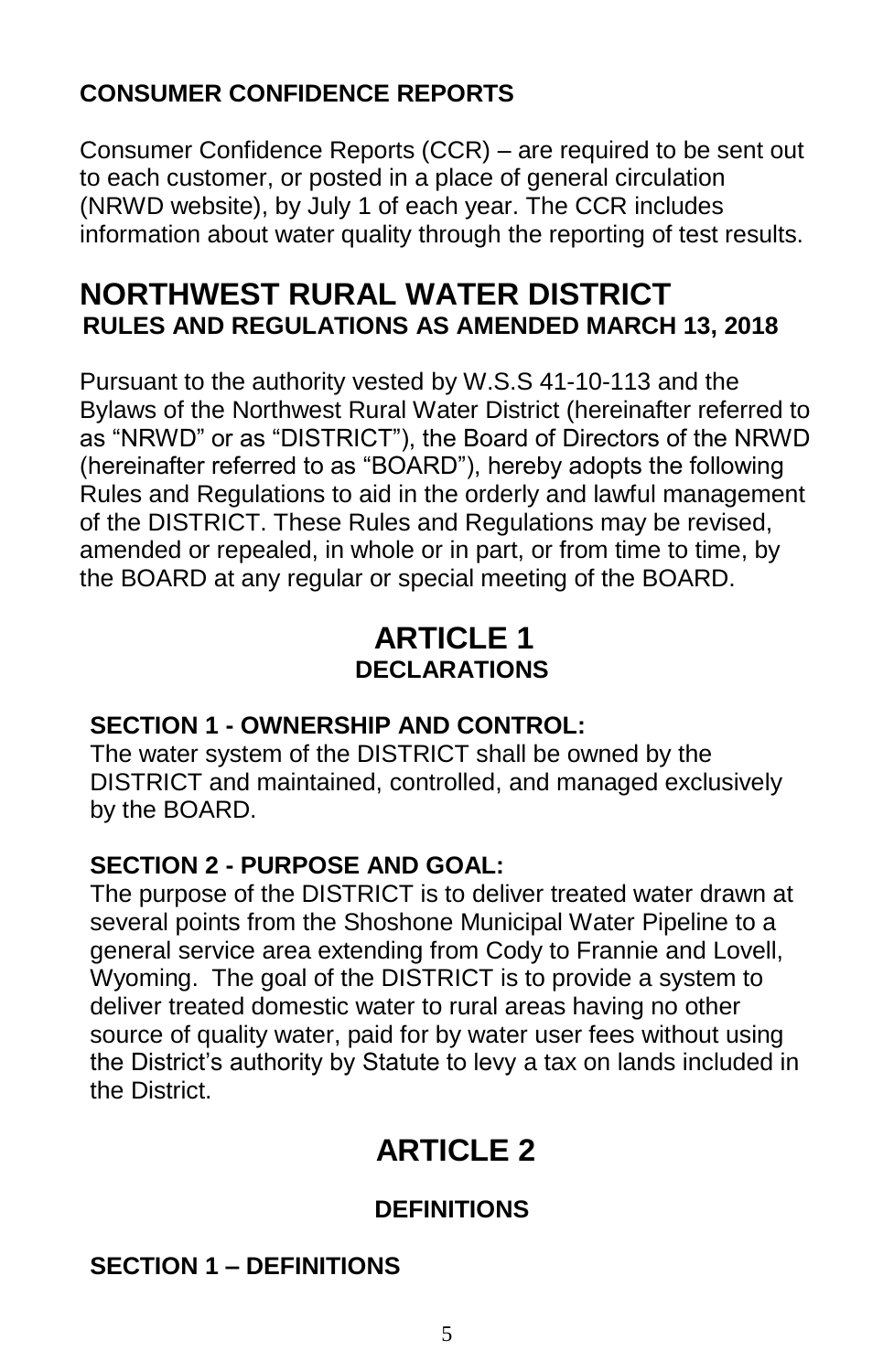The following definitions shall apply to the terms used throughout these Rules and regulations:

**(A) APPLICANT:** Any property owner, individual, business, firm, partnership, corporation or other agency or entity or combination thereof that owns land located within the DISTRICT, and has applied for water service.

**(B) BOARD:** The governing Board of Directors of the District.

**(C) COMMERCIAL SERVICE:** Includes all uses other than residential domestic service, such as but not limited to multi-family dwelling, motels, mobile home parks, overnight campgrounds and other commercial purposes.

**(D) DIRECTOR:** Duly elected and qualified member of the Board of Directors of the District.

**(E) DISTRICT:** Northwest Rural Water District.

**(F) DISCONTINUE SERVICE** – See Lien

**(G) EQUIPMENT OR EQUIP:** Furnishing all necessary, desirable, related or appurtenant supplies, equipment, parts or any combination thereof.

 **(H) FARMSTEAD:** Land used for farming or ranching for a profit, consisting of one permanent single-family domestic dwelling. It may also include the barn, garage, outbuildings, and temporary labor house.

**(I) FLUSHING HYDRANT / FIRE HYDRANT:** A frost proof hydrant with a 2 ½" NH/NST nozzle designed for operational flushing or sampling of the DISTRICT'S water system, which is also available for fire use or for temporary use through a Temporary Water Users Permit. Additional hydrants of this type are installed under contract with the local Fire Protection Districts. Some areas also have conventional 5 1/2" Fire Hydrants. These hydrants do not provide full fire flow, but may be used to load fire trucks or for temporary water users. Suction cannot be applied to any NRWD hydrant.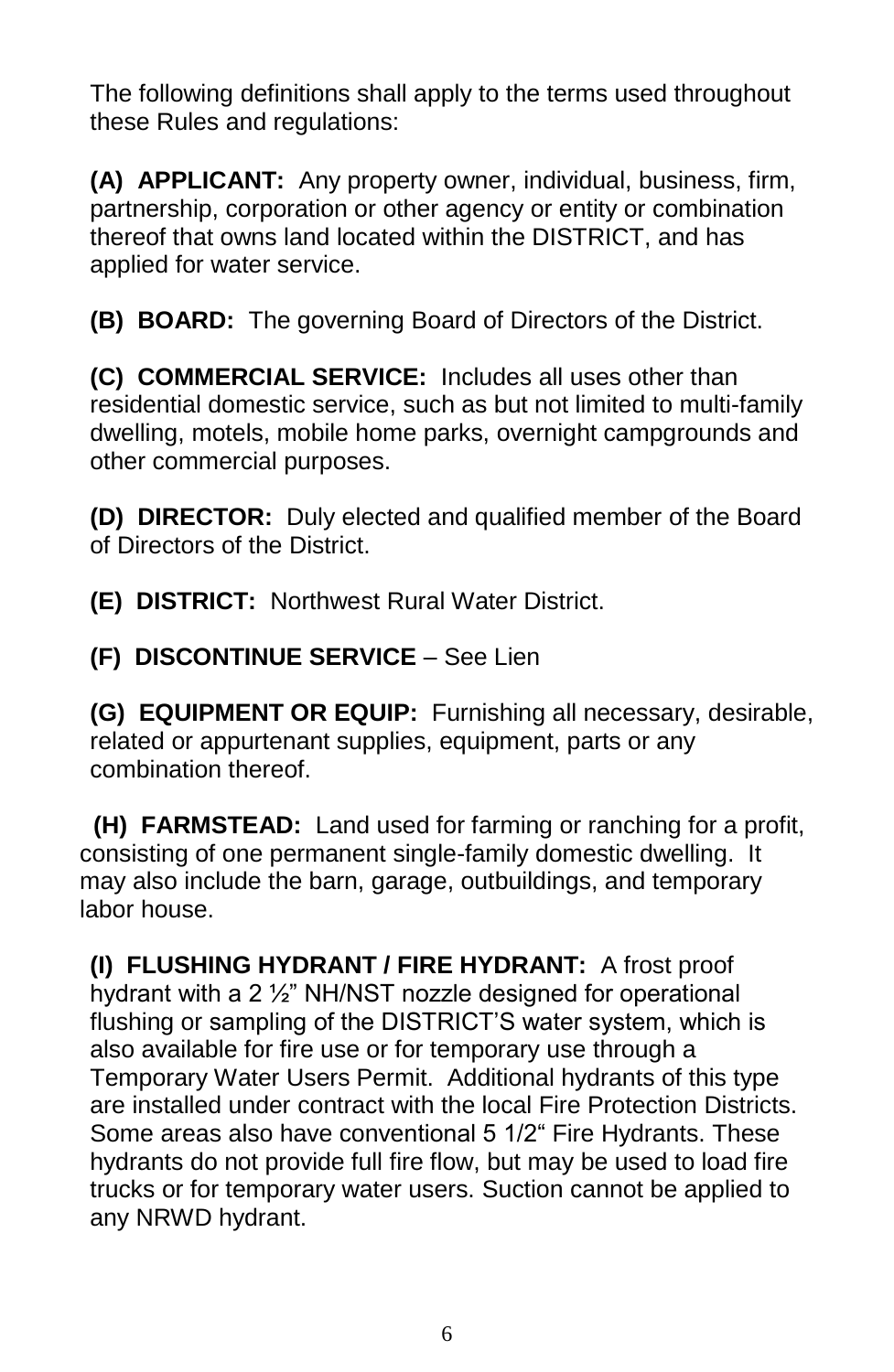**(J) FRAUDULENT USE:** Any violation of any rule, regulation, agreement and contract of or with the DISTRICT.

**(K) GENDER:** words indicating the masculine gender include the feminine and the neuter.

**(L) IMPROVEMENT OR IMPROVE:** Any extension, betterment, alteration, reconstruction, repair of other improvement as may be deemed necessary or desirable by the BOARD.

**(M) MAINLINE EXTENSION:** See New Development

**(N) INDUSTRIAL USE:** Water used by any facility in a manufacturing process and water incorporated into a product produced by the facility.

**(O) LIEN**: Pursuant to Wyoming Statute 41-10-113 (xxi) and the District's Water Tap Contract, until paid, all rates, tolls or charges shall constitute a perpetual lien on and against the property served, and any lien may be foreclosed in the same manner as provided by the laws of the State of Wyoming for the foreclosure of mechanics' liens. The District may shut off or discontinue service for delinquencies in the payment of such rates, tolls or charges, or in the payment of taxes or assessments levied pursuant to W.S. Statutes 41-10-101 et. seq., and proscribe and enforce Rules and Regulations for the connection to and the disconnection from the facilities of the District. In the Water Tap Contract the User agrees that the Contract binds the user(s)/legal title holder(s), their heirs, successors and assigns to repay the Contract holder's share of the debt for construction of the distribution system of the District and that the Water Tap Contract constitutes a lien that shall run with the described real property until released by the District.

**(P) LIVESTOCK:** Service for commercial livestock production.

**(Q) MANAGER:** The DISTRICT manager.

**(R) MOBILE HOME PARK:** A unit of contiguous parcels of land under one ownership utilized for residential use and containing 3 or more mobile homes.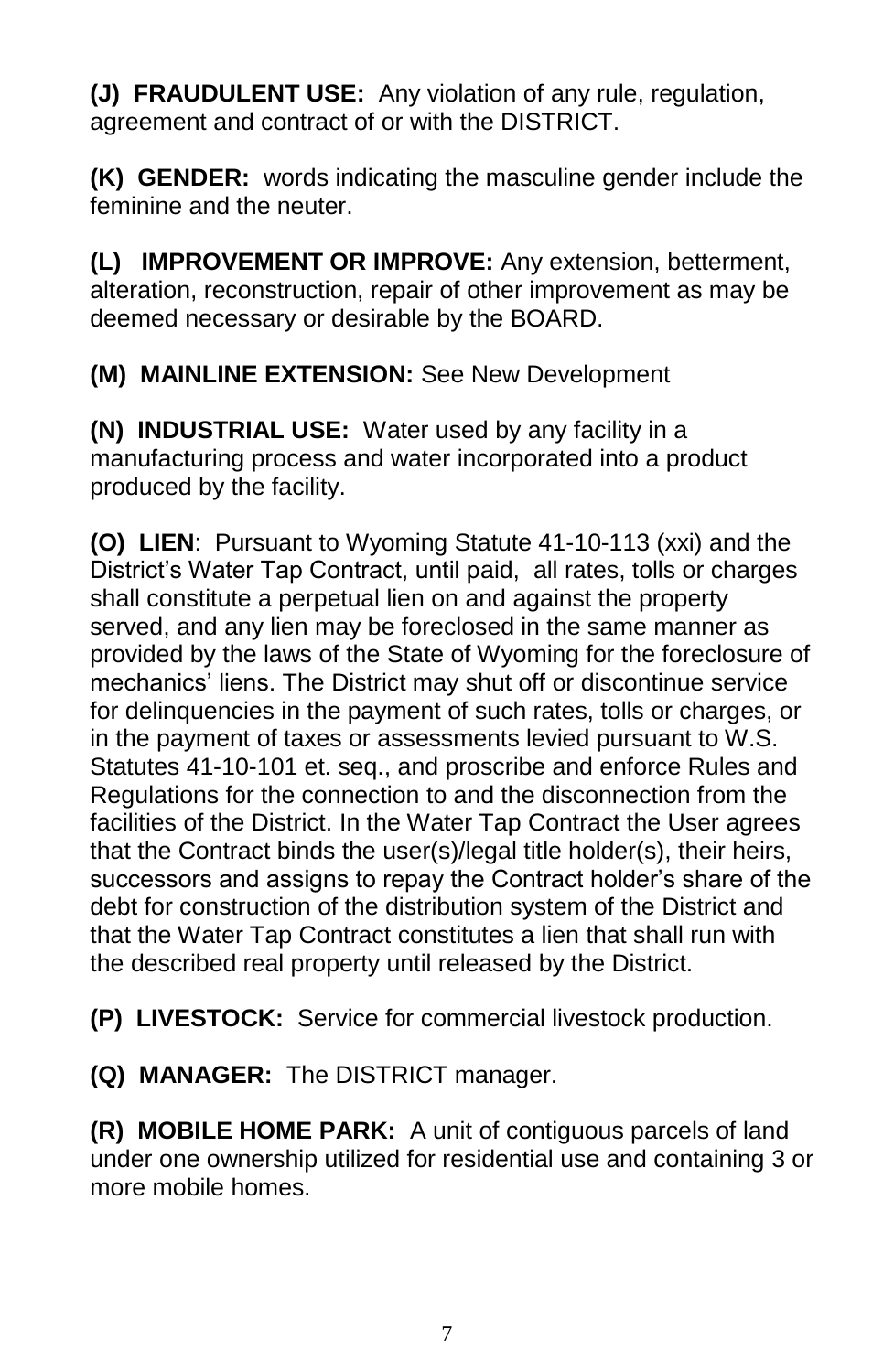**(S) MULTI-FAMILY DWELLING:** A building containing 2 or more dwelling units (including apartments, condominiums, townhouses, etc.)

**(T) NEW DEVELOPMENT**: Any new real estate subdivision, (platted or un-platted), re-platted subdivision, water line extensions and any other development requiring more than one (1) water tap. This process requires the property owner to execute the "New Development and Capacity Review Agreement" and the "Water Service Extension Agreement" and follow the terms of each agreement.

**(U) OVERNIGHT CAMP GROUND:** A unit of contiguous parcels of land under one ownership utilized for overnight residential use containing 2 or more spaces.

**(V) PETITION FOR INCLUSION:** A document signed by a landowner requesting inclusion of his/her real property into the boundaries of the District in order to obtain water service as required by Wyoming State Statute. Inclusion obligates the land and owner to a share of the District debt and taxation if levied. A charge is required for said Petition.

**(W) POINT OF USE:** Each family point of use, such as a residence; each mobile home in a mobile park; apartment; motel room; camp site or trailer.

**(X) POINT OF USE CHARGE:** A fee charged for each point of use more than one per tap. This fee is to be a family unit charge to be used toward operations, maintenance and debt reduction.

**(Y) PROJECT:** Any structure, facility, under-taking, or system which the DISTRICT is authorized to acquire, improve, equip, maintain, or operate. A project may consist of any combination or kind of personal and real property, including, but not limited to, land, improvements and fixtures thereon, property of any nature appurtenant thereto or used in connection therewith, and every estate, interest and right therein, legal or equitable including terms for years, or any combination thereof.

**(AA) RESIDENTIAL DOMESTIC SERVICE:** One permanent single-family domestic dwelling. This includes service to farmstead described as main home and seasonal labor house and farm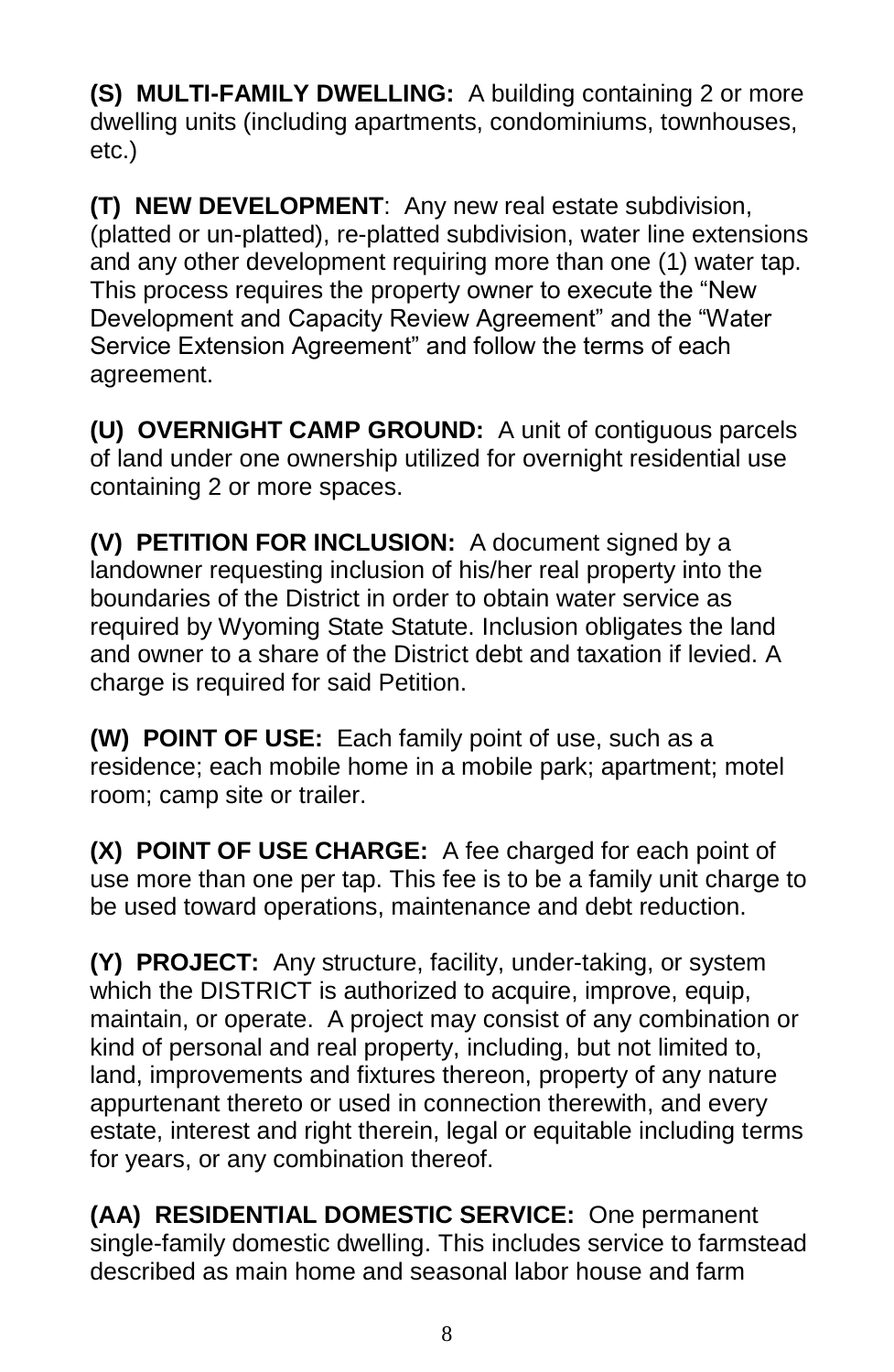outbuildings. Does not include any other full time residence. Any other full time residence will be subject to a "point of use" charge.

**(BB) SHOSHONE MUNICIPAL PIPELINE SUR-CHARGE:** A tap equivalent based charge assessed by the Shoshone Municipal Pipeline on each distribution system for each in-service active tap. This pass through charge is used by the SMP for treatment plant debt service and operation and maintenance.

**(CC) SYSTEM COST:** Includes, but is not limited to, the District's costs for debt service, operations, maintenance, and equipment replacement.

**(DD) TAP:** The actual necessary fittings, pipe, meter, meter pit, and trace wire marker to make water service possible from the District's distribution system for domestic treated water to the parcel of land described in the Water Tap Contract executed by the landowner.

**(EE) TAP TRANSFER:** The reassignment of a Water Tap Contract whenever the property to which the tap contract relates is sold, transferred, assigned, etc.

**(FF) TAP FEE:** The fee charged according to the current rate schedule for inactive taps or active taps for residential domestic service, and commercial service.

**(GG) TEMPORARY WATER USER:** Any agency or entity requiring tap water delivery at a flushing or fire hydrant. Use will be covered by a permit, which will include quantity measurement, charges for water based on usage, and associated DISTRICT expenses.

**(HH) TIME, COMPUTATION OF:** In computing any period or days prescribed or allowed by these Rules and Regulations, the day such period of time begins to run shall not be included. The last day of the period shall not be included, unless it is a Sunday or a legal holiday in which event the period shall run until the end of the next day which is neither a Sunday nor holiday.

**(II) USER:** Any individual, business, firm, facility, partnership, corporation or other agency or entity or combination thereof who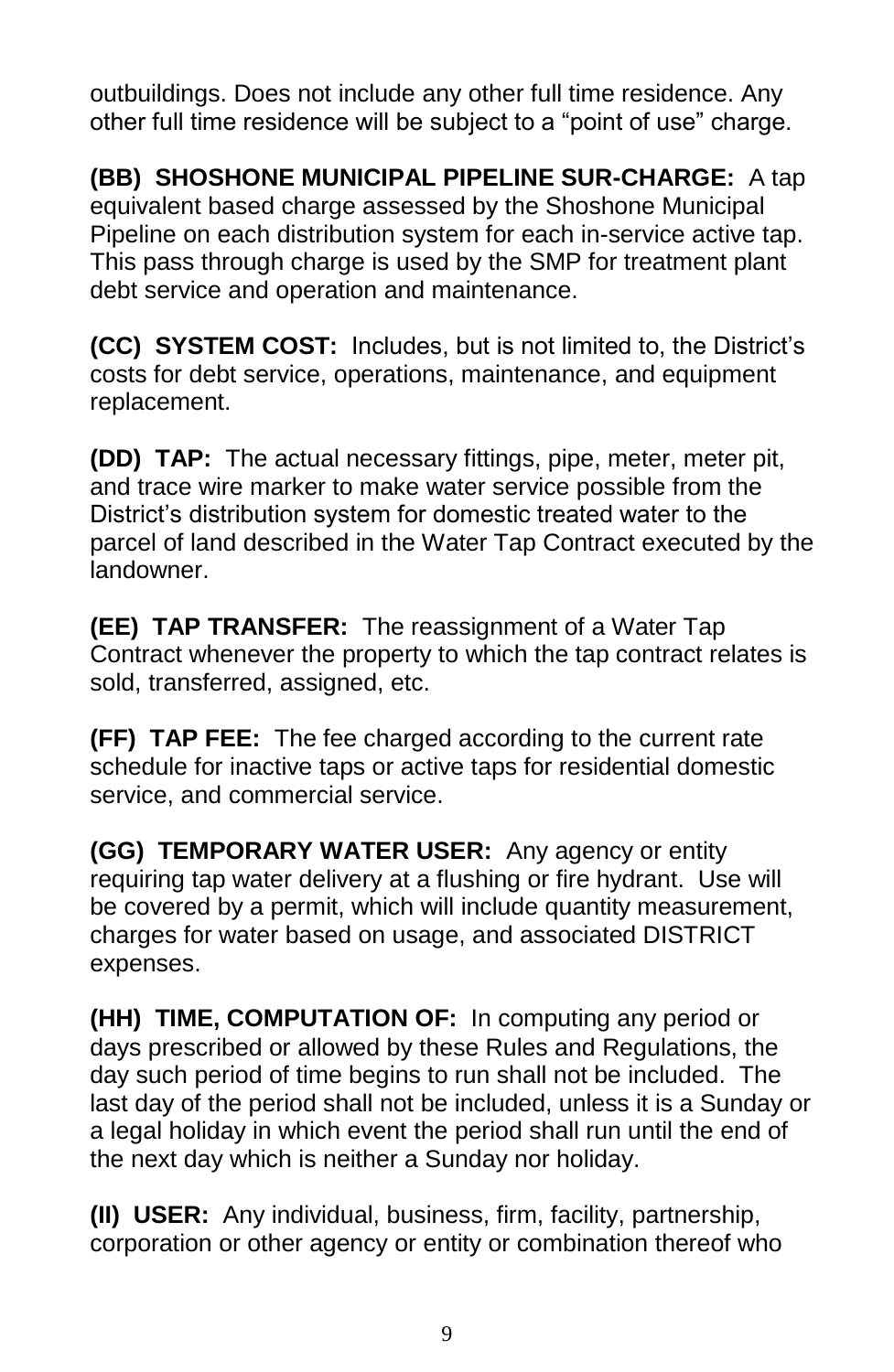receives water service and is billed for and is responsible for all costs of service.

**(JJ) WATER SERVICE:** Water delivered to the user through a District meter.

**(KK) WATER TAP CONTRACT:** A written contract between the DISTRICT and the property owner specifying the terms of delivery of water and an acknowledgment and acceptance by the property owner of the District's Rules and Regulations in force.

# **ARTICLE 3**

# **WATER SERVICE**

# **SECTION 1. - LIMITS TO SERVICE CONNECTIONS:**

**(A)** Each residential domestic or commercial service shall have a separate water service tap. Residential domestic service shall serve one (1) permanent single-family domestic dwelling and may extend to the barn, garage, outbuilding, and temporary labor houses, and lawn and garden use on a limited basis.

**(B)** With the exception of the Temporary Water User's Permit issued by the District, NO tap may be used to provide water upon any real property unless the real property is bound by a Water Tap Contract. Water shall not be transferred, conveyed or piped from one parcel or real property bound by a Water Tap Contract to any parcel not bound by a Water Tap Contract.

**(C)** Water shall not be shared, resold, or sub-metered to any other user except in unusual circumstances with specific written permission of the Board.

**(D)** Water shall not be used for commercial or flood irrigation purposes.

**(E)** Water services shall only be available to real property within the District. However, the fee owner of any real property capable of being served by the District facilities may file with the BOARD a Petition for Inclusion if within the existing boundaries or a Petition for Enlargement if outside the current boundaries. The Petition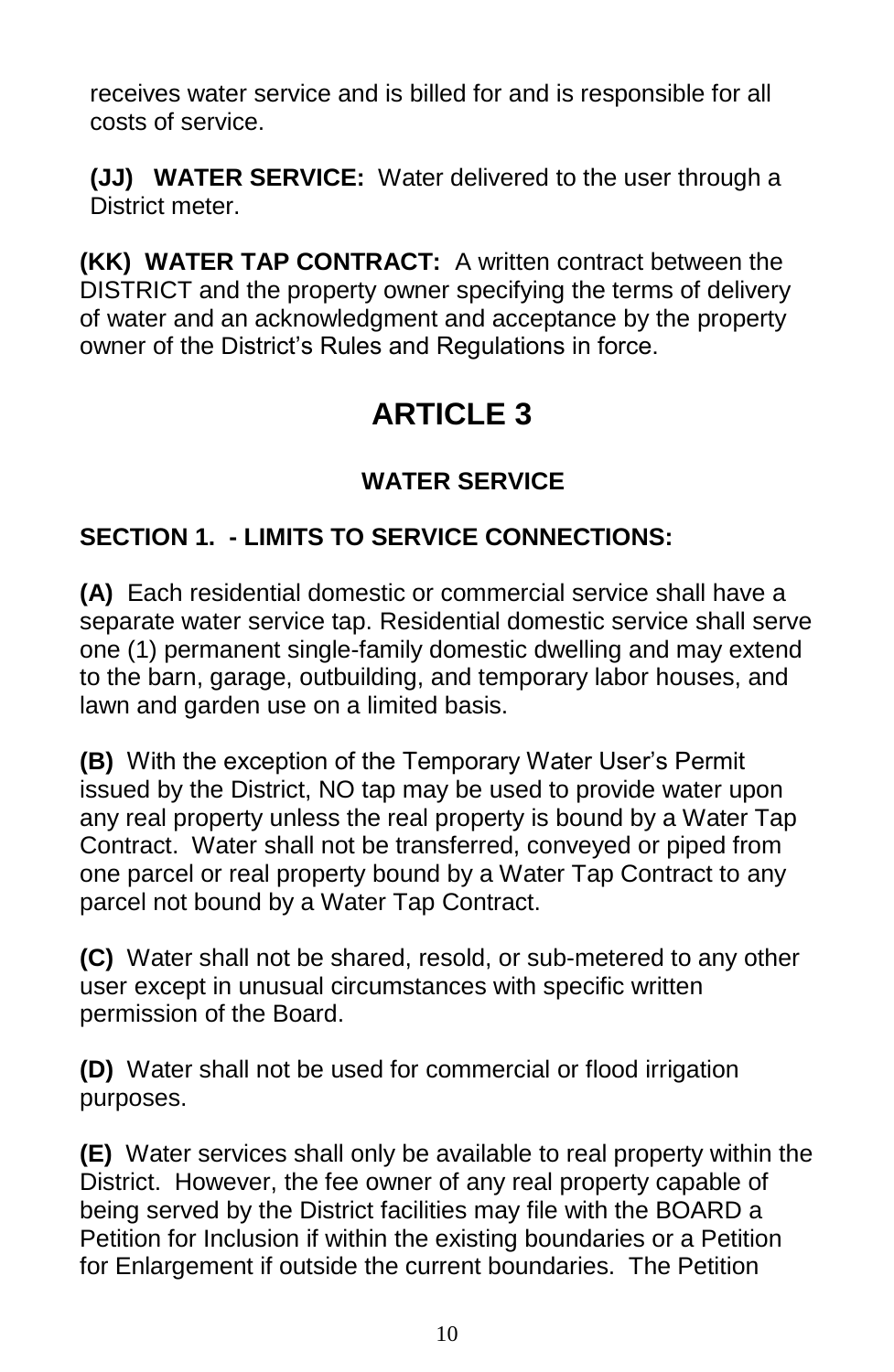must be submitted in writing requesting that the property be included in the DISTRICT, subject to the requirements of and liabilities set forth in W.S. 41-10-120 (Laws 1998).

**(F)** All applications for new service and Petitions for Inclusion in the DISTRICT may be denied due to lack of system capacity or for other reasons deemed appropriate by the Board of Directors.

**(G)** Industrial use and all uses not covered by this section shall be subject to BOARD, Shoshone Municipal Pipeline, and funding agency approval upon petition.

**(H)** The DISTRICT will not provide water service to any new structure or subdivisions without first being provided evidence of compliance with Big Horn and/or Park County subdivision regulations.

# **SECTION 2 - INITIATION OF SERVICE TO USER:**

The procedure for initiating service to a user is as follows:

**(A)** Prior to construction of any water facilities on private property to be connected to the DISCTRICT system, the following requirements must be met:

**1.** The current applicable tap fees set forth in the current rate schedule, and any special fees, must be paid.

**2.** A Water Tap Contract must be signed by the landowner and be on file with the DICTRICT. EXECUTION OF A WATER TAP CONTRACT OBLIGATES THE APPLICANT TO PAY SYSTEM COSTS AND COSTS OF WATER DELIVERED. All real property served must be included within the District or a Petition for Inclusion must be executed.

# **SECTION 3 - METERS**

**(A) Installation.** All installations shall meet all of the current specifications as adopted by the DISTRICT.

**(B) Water Meters and Service Connections.** All water flowing through DISTRICT lines to property shall flow through a water meter, except for flushing/fire hydrants. All water meters are the property of the DISTRICT. All users shall keep their service pipes,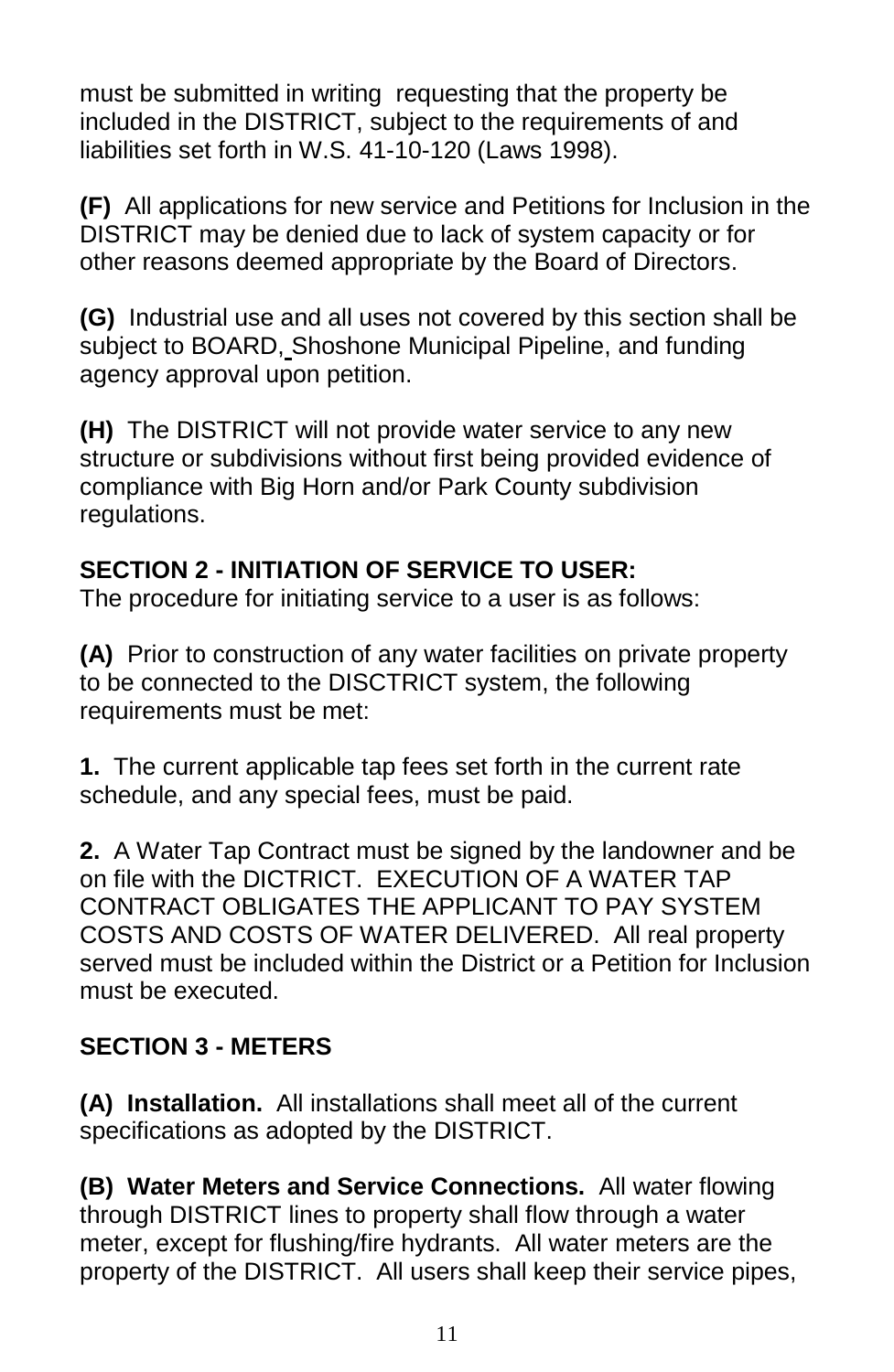connections, and other apparatus in good repair, and protected from frost and water damage at their own expense. The user shall give the BOARD, or its authorized agents, permission to enter users' premises at all reasonable times for the purpose of installing, inspection, repairing or removing any or all of the apparatus used in connection with the supply and metering of water and performing water line locates as required by the State of Wyoming through the underground facilities laws.

### **SECTION 4 - UNIFORM PLUMBING CODE**

All plumbing and equipment of the user shall be connected, at the user's expense, to the service piping in such a manner as meets the approval of the DISTRICT, and all such plumbing shall comply with the current addition of the Uniform Plumbing Code.

# **ARTICLE 4**

# **FEES**

# **SECTION 1 - FEES, DEPOSITS AND USE CHARGES:**

**(A)** The fees adopted by the BOARD and set forth by the current rate schedule at the time of acceptance of the Water Tap Contract by the District shall be the fees required to be paid.

THE CURRENT RATE SCHEDULE IS ATTACHED HERETO AS EXHIBIT "A" BUT MAY BE AMENDED FROM TIME TO TIME AS DEEMED NECESSARY BY THE BOARD OF DIRECTORS. USERS SHALL PAY THE RATES APPROVED BY THE BOARD OF DIRECTORS EITHER AS SET FORTH ON EXHIBIT "A" OR AS THEREAFTER AMENDED.

**(B) MONTHLY MINUMUM SERVICE CHARGES:** The monthly minimum service charge is set forth on the Rate Schedule, which may be amended from time to time.

**(C) ADMINISTRATIVE CHARGES:** An initial administration charge is due at the time of contract signing. Additional administrative assessments may be required annually. See Rate Table on Exhibit "A", which may be amended from time to time.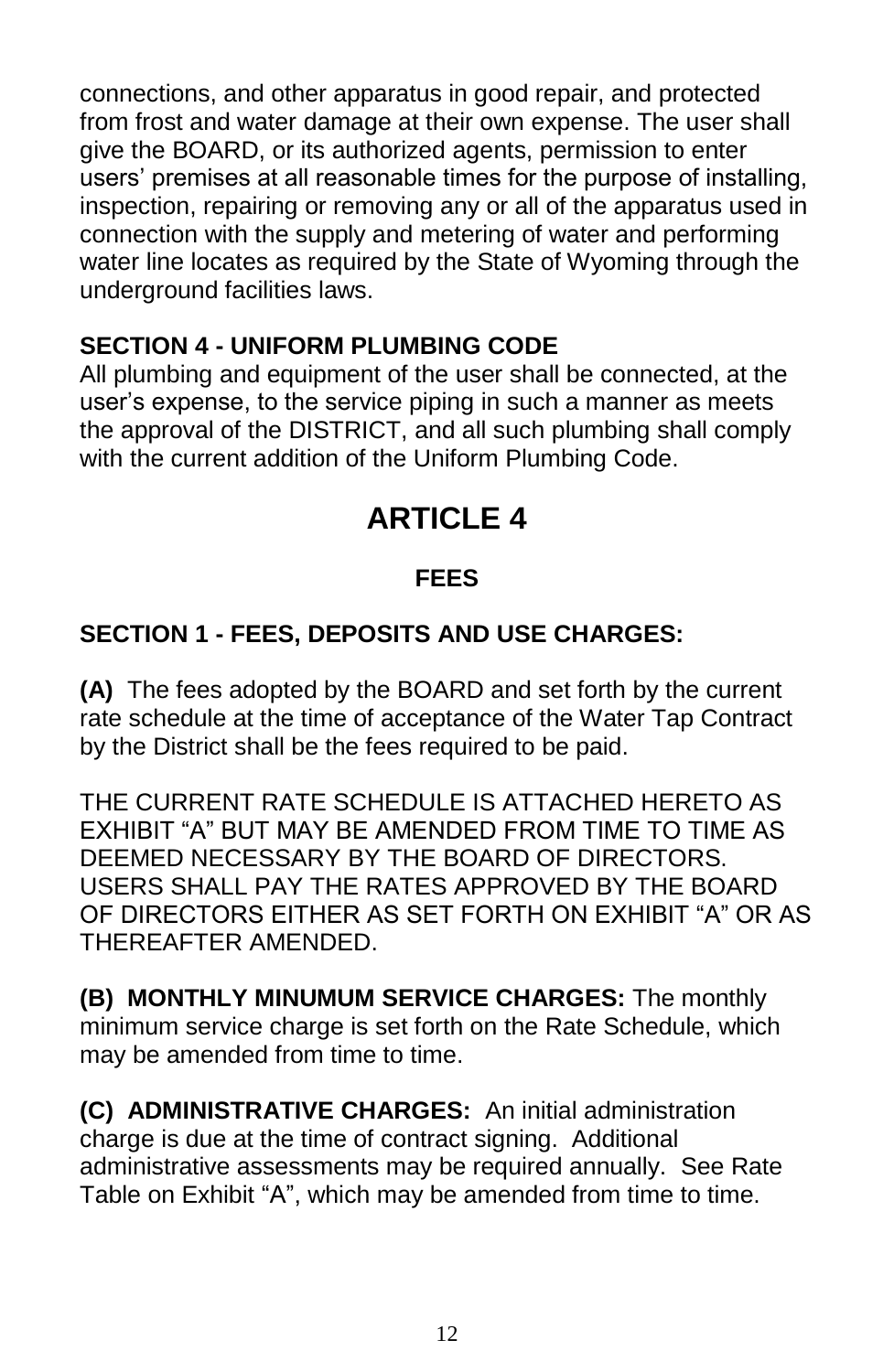**(D) RELEASE AND RECORDING FEES:** All release and recording fees shall be paid to the District by any purchaser of Real Property bound by any Water Tap Contract.

**(E) TAPS FEES:** All tap fees shall be in accordance with the District's current rate table at the time of acceptance of the Water Tap Contract by the District.

 **1.** Payment of a single Tap Fee entitles the user to the following:

 **a.** USE OF A TAP ON THE DISTRICT'S MAIN LINE COMPLETED BY NRWD.

 **b**. SERVICE LINE RUN FROM TAP ON DISTRICT'S MAIN LINE TO CURB STOP AND METER PIT ADJACENT TO PROPERTY OWNED BY CONTRACT SIGNER, PROVIDED THE PROPERTY IS ADJACENT TO THE DISTRICT'S MAINLINE. (ANY DEVIATIONS FROM THESE RULES & REGULATIONS MUST BE APPROVED BY THE DISTRICT IN WRITING INCLUDING SPECIAL CIRCUMSTANCES WHEREIN AN EASEMENT IS GRANTED TO THE CONTRACT SIGNER.

 **c.** CURBSTOP & METER PIT WITH METER & PRESSURE REGULATOR, AND TRACE-WIRE MARKER**.**

 **2.**DEAVER-FRANNIE CUSTOMERS WILL BE CHARGED FOR THE REQUIRED BACKFLOW PREVENTION AND EXTRA LARGE METER PIT ABOVE THE NORMAL TAP FEE.

 **3**. ADDITIONAL FEES WILL BE CHARGED TO THE USER FOR THE FOLLOWING:

**a.** ROAD CROSSING, CUT, BORE, AND CASING

 **b.** COST OF ANY SERVICE LINE RUN TO PLACE METER PIT BEYOND PROPERTY ADJACENT TO DISTRICT'S MAIN LINE

 **c.** COSTS ASSOCIATED WITH EASEMENTS AND/OR PERMITS GRANTED TO THE NEW SERVICE.

 **e.** ENGINEERING COSTS NECESSARY TO PLAN NEW CONSTRUCTION INCLUDING SYSTEM MODELING FOR SYSTEM CAPACITY VERIFICATION.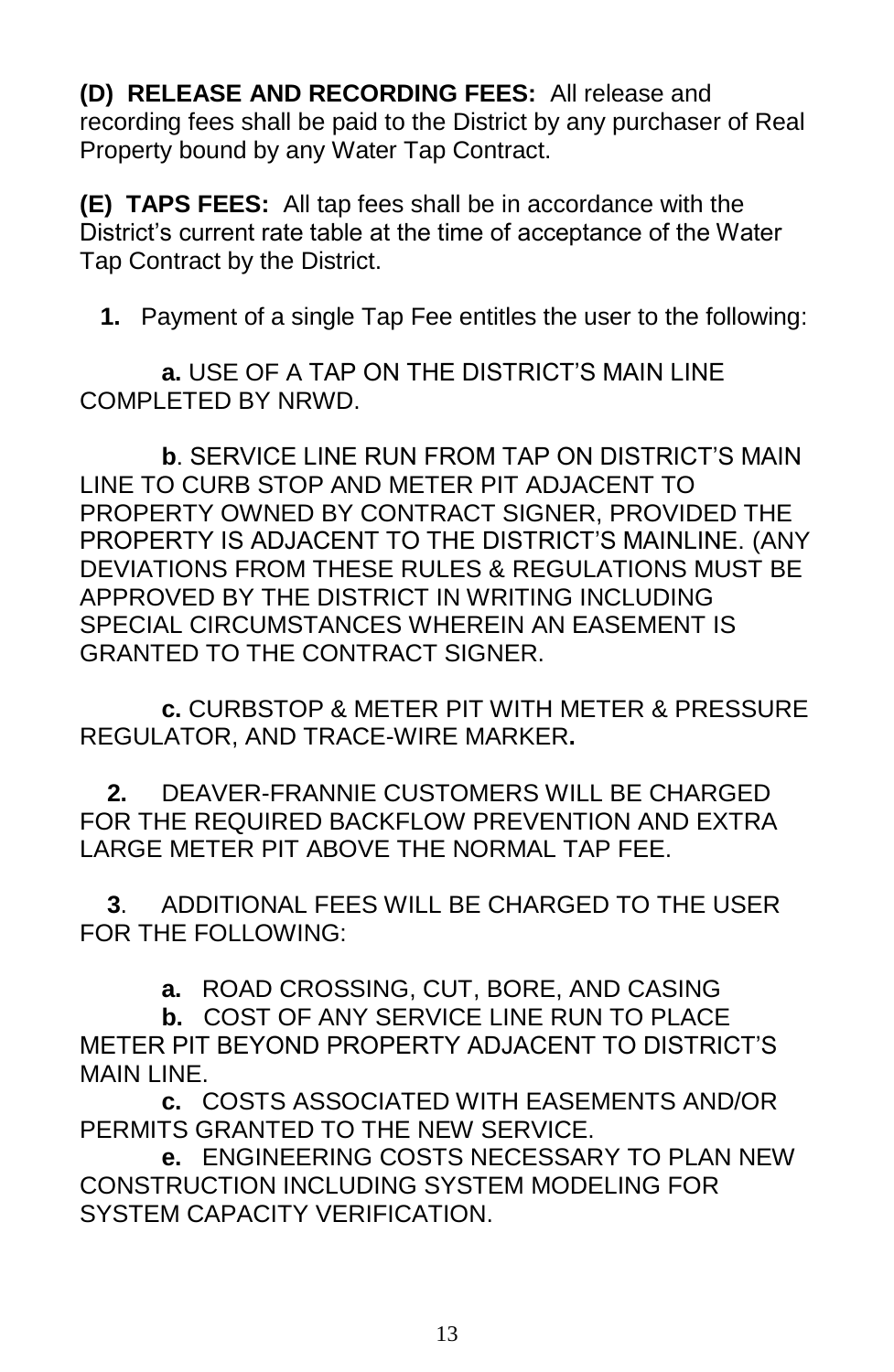A written cost estimate will be prepared by the District for any of the above listed additional work to be charged to the landowner. The written cost estimate must be signed by the landowner with the understanding that the estimate may be subject to change due to actual costs not anticipated in the estimate. A minimum of 75% of the estimate must be paid prior to the beginning of any work or permit submittals. All fees associated with the work must be paid before any water will be delivered to user through the new system.

 **4.** Tap Fees for multiple taps on a mainline extension will be computed by the District through the New Development and System Capacity Review Agreement and Water Service Extension Agreement – See Article 7- Section 2.

**(F) REASSIGNMENT OF TAPS AFTER OPENING BIDS FOR CONSTRUCTION IN A NEW SERVICE AREA:** Reassignment will only be allowed if the tap has yet to be installed. Taps **CANNOT** be reassigned or relocated once the tap has been constructed.

# **ARTICLE 5**

### **ACCOUNTING; BILLING; RENTERS; DELIQUENT ACCOUNTS & DISCONTINUANCE OF SERVICE**

# **SECTION 1 - ACCOUNTING:**

**(A)** Water Meters will be read at the time service is first established and thereafter at regular periodic intervals as determined by the BOARD.

# **SECTION 2 – BILLING**

**(A)** The DISTRICT shall bill monthly upon completion of tap construction. The District will issue monthly billing for at least the minimum service charges according to the current rate schedule. Each meter pit is billed separately. The bills will show separately the water use charges (WA), the operation and maintenance charges (OM) the Shoshone Municipal Pipeline Surcharge (SP), the Debt Service charge (DR), and if applicable, penalty charged (PE), points of use charges (PO), and/or previous balance (PB). All bills are due and payable in full when received.

# **(B) DELINQUENT WATER CHARGES SHALL CONSTITUTE A PERPETUAL LIEN ON AND AGAINST THE REAL PROPERTY**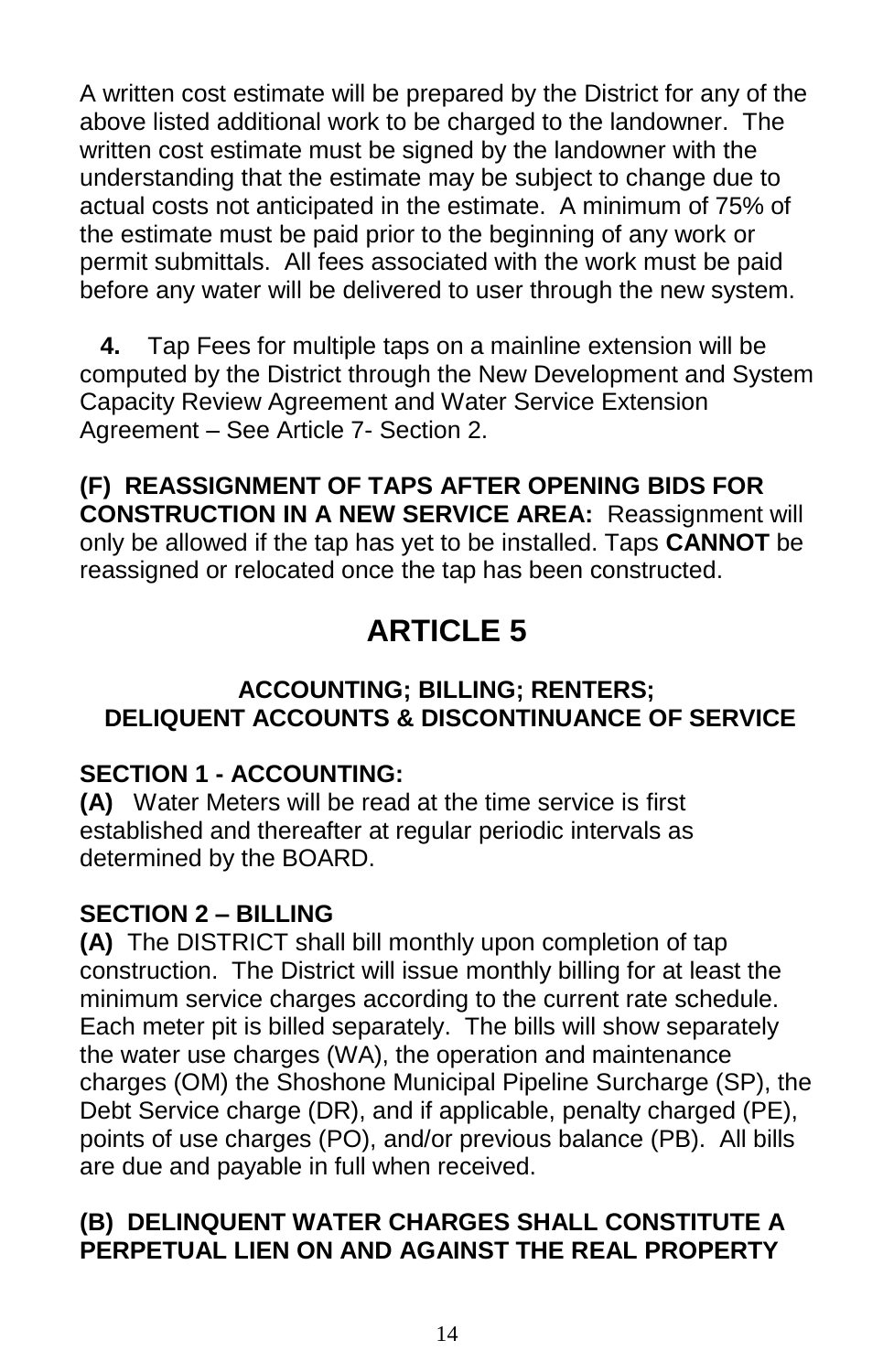**SERVED UNTIL PAID.** All bills are delinquent if not paid within thirty (30) days after billing date.

**(C)** If any user neglects, refused or fails to pay the bill within thirty (30) days of billing, the user will be assessed an eighteen percent (18%) per annum interest charge and a shut-off notice may be sent to the user, with a copy of the notice sent to the property owner, if not the same person.

If any delinquent water charges are not paid in full within ten (10) days of sending the shut-off notice, the BOARD may take the following actions:

**1.** Discontinue service.

 **2**. In the event the DISTRICT elects to retain an attorney for the recovery of any delinquent water charges, whether for an active or inactive tap, court costs, sheriff's fees, reasonable attorney's fees, and interest at the rate of eighteen percent (18%) per annum on the delinquent account shall be assessed against the real property served.

 **3.** Failure to pay charges for an active tap for which the water has been shut off, or to pay monthly charges owed for an inactive tap may also constitute abandonment of the tap. See Article 9.

**SECTION 3 - DISCONTINUANCE OF SERVICE:** All users are responsible for all service rendered to the property until three (3) days after written notice to discontinue service has been received by the DISTRICT.

**(A)** Service may be discontinued for violation of the Rules and Regulations five (5) days from the date written notice that the violation of Rules must cease, provided, however, that where fraudulent use of services is detected or where a dangerous condition is found to exit on the customer's premises, service may be discontinued without notice.

 **1**. Whenever service is discontinued for nonpayment of bills, or for violation of the Rules and Regulations, a charge shall be assessed equal to the DISTRICT'S cost of reconnection, but not less the \$50.00, and this charge must be paid before service is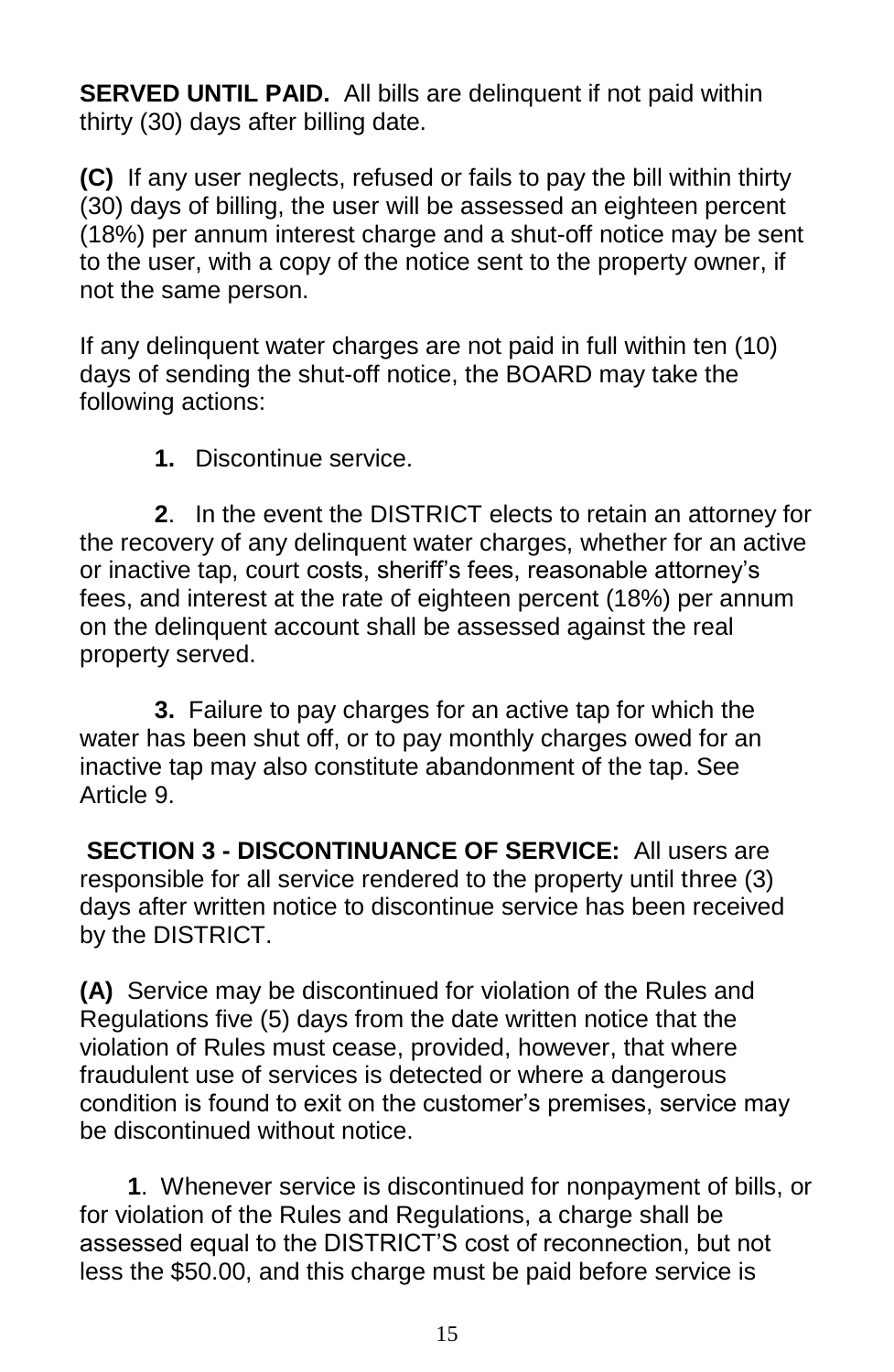restored. In the event the service is discontinued for nonpayment, all past due amounts must be paid in full , along with the \$50.00 shut off fee, prior to service being restored.

 **2.** Whenever service is discontinued for fraudulent use the DISTRICT will require a reconnection charge as set out in paragraph 1 above and penalty of \$100.00, which must be paid before service is restored. The second time the services is disconnected for fraudulent use, the reconnection will result in not only a reconnection charge but also a penalty of \$200.00 which all must be paid prior of restoration of service. The third time the service is discontinued because of fraudulent use; there shall be no reconnection without prior approval from the DISTRICT BOARD.

 **3.** When water service is temporarily shut-off and later turned on at the request of the customer, the actual cost of such disconnection and reconnection shall be paid by the customer, but, in any event, shall not be less than \$30.00.

**(B)** Any customer service fraudulently connected to DISTRICT'S main or to other customer's service without approved application from the BOARD, will be immediately disconnected.

# **SECTION 4 - REFUSAL OF SERVICE**

**(A)** The DISTRICT may decline to serve any user until they have complied with all Rules and Regulations of the District and all State regulations governing water service.

**(B)** The DISTRICT may decline to serve or increase the size of a service connection to any applicant/user if, in the opinion of the BOARD, the District does not have adequate facilities to accommodate the requested service or if the desired service will have an adverse effect to the District's service to other users.

**(C)** The DISTRICT may refuse to serve a user, if in its opinion; user's plumbing or equipment does not comply with the District's service standards.

**(D)** The DISTRICT may refuse to reconnect a service under the name of any other member of the family when the head of the household is unchanged and when service at the address has previously been disconnected for nonpayment of bills.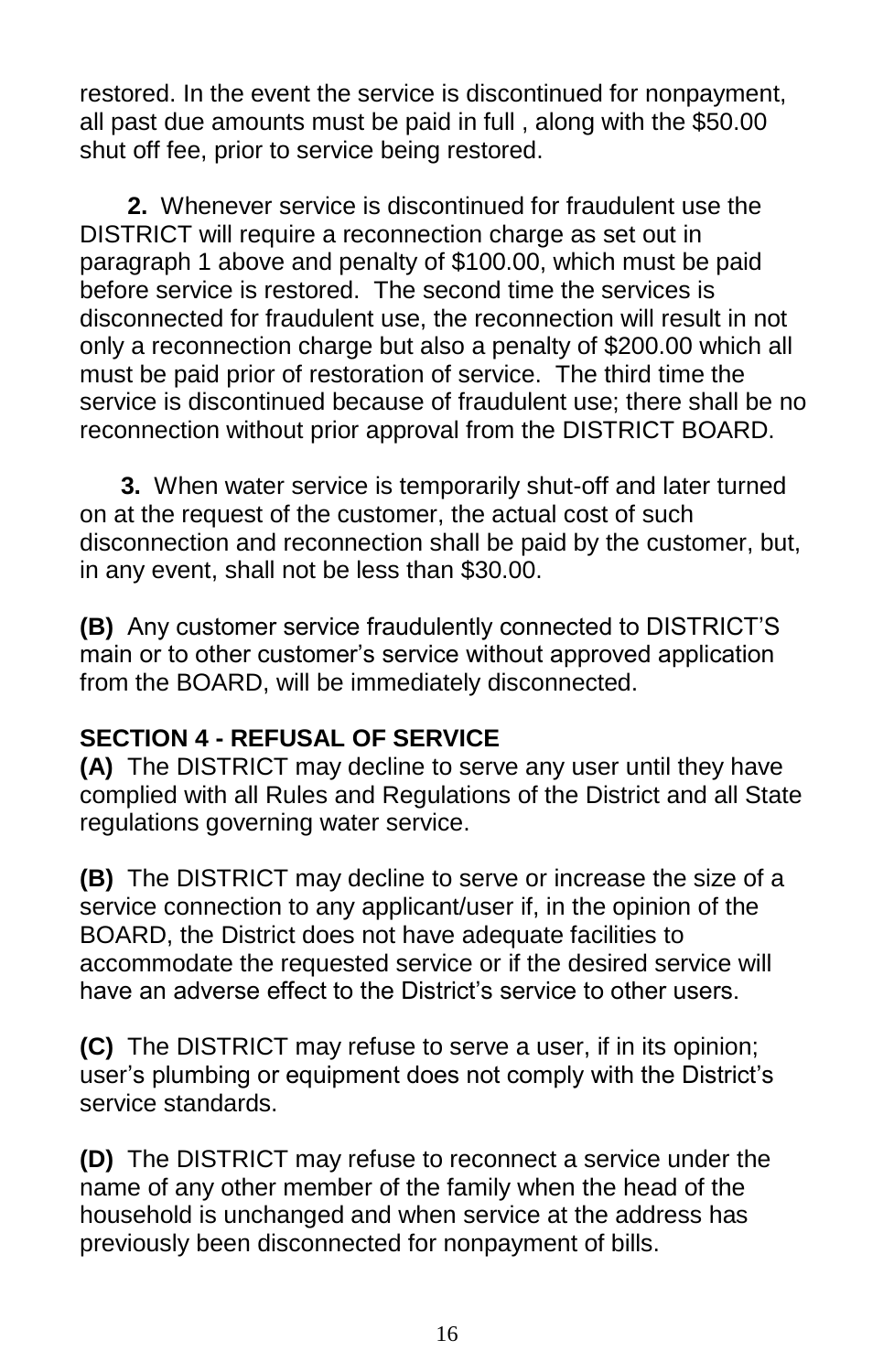**(E)** At any time the DISTRICT deems the system not capable of providing adequate service to any new applicant/user, or if the DISTRICT deems that service to a new applicant/user will result in a reduction of quality of service to existing customers, the DISTRICT in its sole discretion, may refuse to provide service to any new applicant/user.

# **ARTICLE 6**

# **MAIN LINE EXTENSIONS**

Main lines may be extended to serve a new customer upon the following terms and conditions.

### **SECTION 1 - MAIN LINE EXTENSIONS – SINGLE TAP**

1. USER PAYS THE CURRENT COST FOR A NEW TAP.

 2. USER PAYS ACTUAL COST OF NEW MAIN LINE EXTENSION INCLUDING ENGINEERING COSTS.

 3. USER PAYS COSTS ASSOCIATED WITH OBTAINING EASEMENTS AND/OR PERMITS GRANTED TO THE DISTRICT FOR CONSTRUCTION.

 4. THE DISTRICT DECIDES THE SIZE OF THE EXTENSION.

 5. 75% OF THE ESTIMATED ACTUAL COST IS PAID PRIOR TO WORK COMMENCING.

### **SECTION 2** – **MAIN LINE EXTENSIONS – MULTIPLE TAPS**

 1. USER EXECUTES THE "NEW DEVELOPMENT AND SYSTEM CAPACITY REVIEW AGREEMENT" AND COMPLIES WITH ALL ITS TERMS.

 2. USER EXECUTES THE "WATER SERVICE EXTENSION AGREEMENT" AND COMPLIES WITH ALL ITS TERMS.

# **SECTION 3** – **CONSTRUCTION COST REFUNDS**

**(A)** Users who have paid (in full) all the "actual cost" of construction of a "main line extension", both quoted terms as defined in the District's current "Water Service Extension Agreement", shall be entitled to receive a refund of up to seventyfive percent (75%) of actual costs paid if additional water service connections are connected to any portion of the initial main line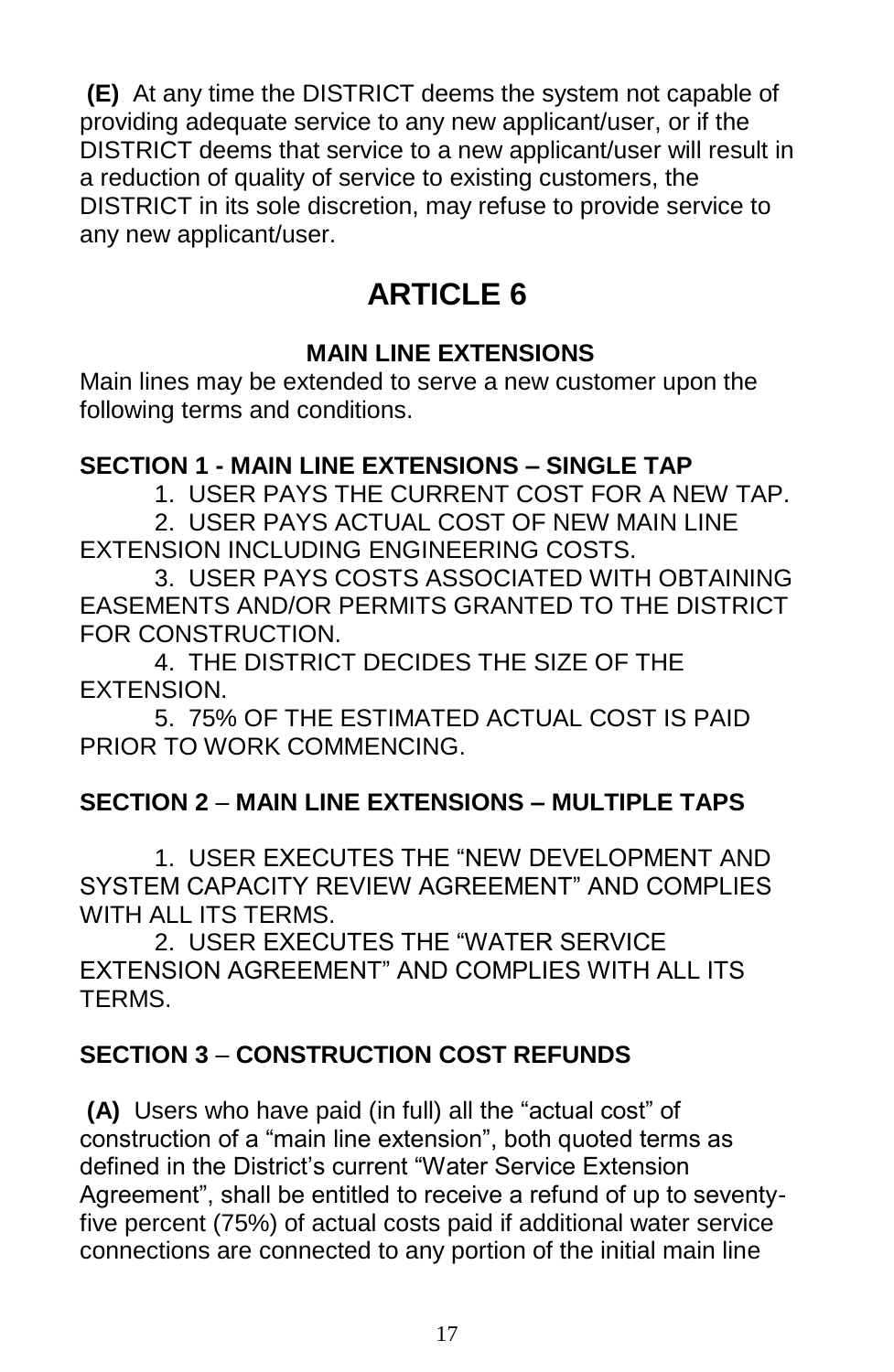extension paid for by the User. The initial User's eligibility to receive a refund is limited based upon the actual costs of the initial main line extension as follows:

(i) Extension value of \$0 up to  $$10,000 = 3$  year refund eligibility period;

(ii) Extension value of over  $$10,000$  up to  $$50,000 = 5$  year refund eligibility period;

(iii) Extension value of over \$50,000 and  $up = 10$  year refund eligibility period.

**(B)** The User of any additional water service connection to the initial main line extension shall pay the District twenty-five percent (25%) of the actual costs of construction of that portion of the initial main line extension shared with the initial User. This fee will be charged for EACH new tap connected to the line extension. The District shall refund any such payments received to the initial User, subject to the 75% cap and eligibility periods set forth in subparagraph (A) above.

**(C)** No service lines are eligible for refunds in any circumstance.

# **ARTICLE 7**

# **SUPPLY & SHORTAGES**

# **SECTION 1 - AVALIABLITY OF SUPPLY AND CONTINUITY**

**(A)** The DISTRICT reserves the right to shut-off the water from its mains for the purpose of making repairs or extensions or for any other purpose, without incurring liability for any damage that might result there from.

### **SECTION 2 - CONTINUTIY OF SERVICE – DISCLAIMER OF LIABILTY**

**(A)** The DISTRICT will make all reasonable efforts to supply continuous, uninterrupted service. However, it shall have the right to interrupt service for the purpose of making repairs, connections, extensions, or for other necessary work. Efforts will be made to notify users who may be affected by such interruptions, but the DISTRICT will not be responsible for losses which might occur due to such necessary interruptions. The DISTRICT is not responsible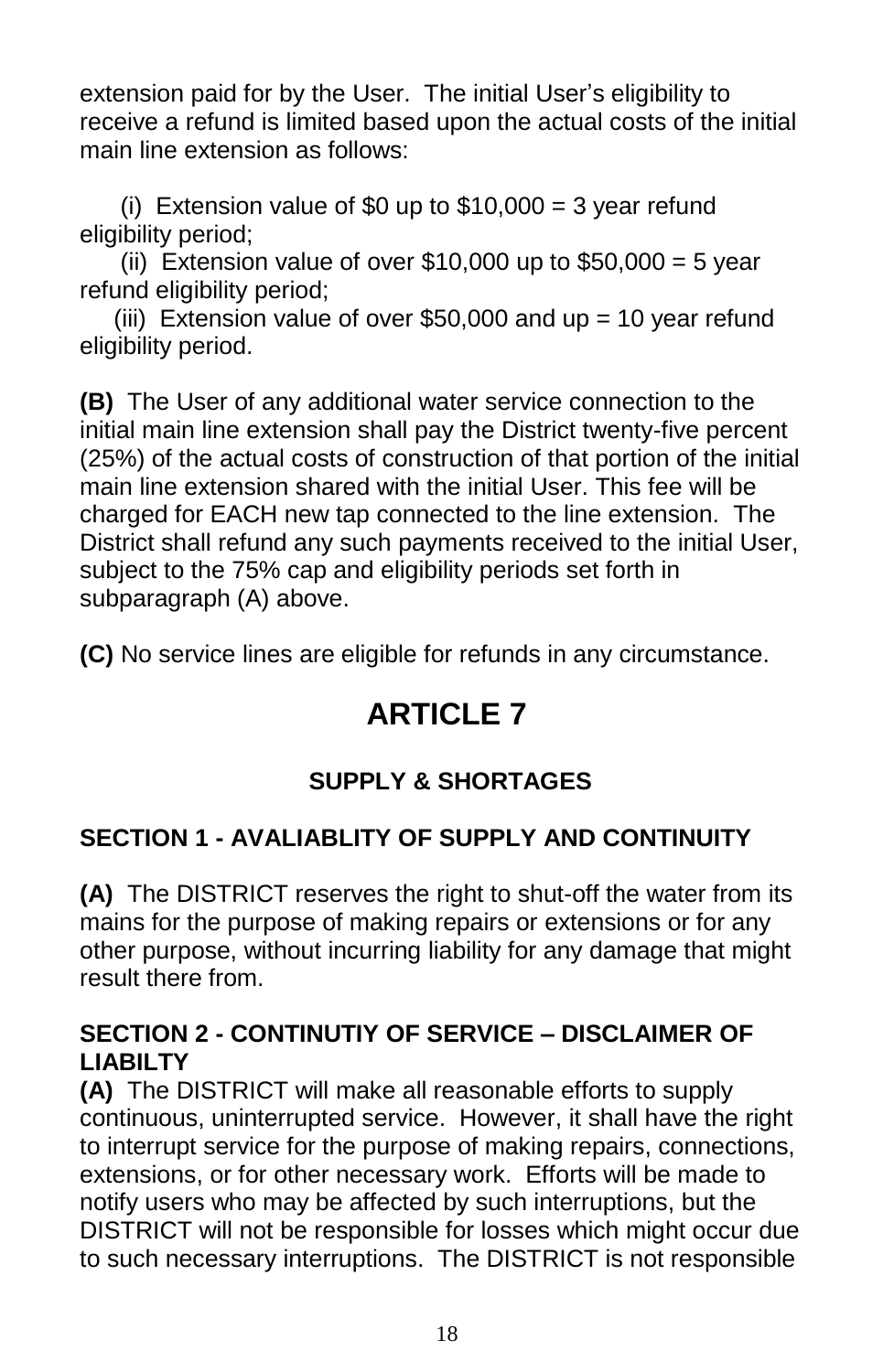for losses which might occur due to interruptions to service caused by storms, strikes, floods, or other causes beyond the control of the Board or as may be necessary for maintenance or repair of the system, or to add a line extension.

### **SECTION 3 – SHORTAGES**

**(A)** In the event of shortages, the Board of Directors is authorized to restrict or limit uses allowed, quantities used, and hours of use and impose such other restrictions and limitations as may be necessary. In the event the total water supply shall be insufficient to meet all of the needs of the users, the DISTRICT may pro-rate the water available among the various users on such basis as is deemed equitable by the BOARD, and may also prescribe a schedule of hours covering the use of water for garden purposes, or prohibit the use of water for garden purposes if at any time the total supply shall be insufficient to meet all of the needs of the participating users for domestic, livestock, garden and other purposes. The order of priority of uses shall be (1) domestic; (2) livestock: (3) gardens or other purposes.

# **ARTICLE 8**

# **CROSS CONNECTION & HEALTH HAZARD NOTIFICATION**

**SECTION 1 - CONNECTION WITH PRIVATE WATER SYSTEM**

**NO** cross-connections may be made that will allow hazardous, polluted or contaminated water or other substances, to enter into any part of the DISTRICT'S potable water system under any conditions.

Where it is necessary, the DISTRICT will require the installation of a testable backflow prevention device, at the landowner's expense, to prevent backflow to the DISTRICT'S water system. Backflow devices must be tested on an annual basis by DISTRICT personnel or a designee of the DISTRICT at the landowner's expense. Representatives of the DISTRICT shall have the right at all reasonable hours to enter upon the user's premises for the purpose of inspection and enforcement of these provisions. Violations of these provisions shall constitute a reason for disconnection of the user's service.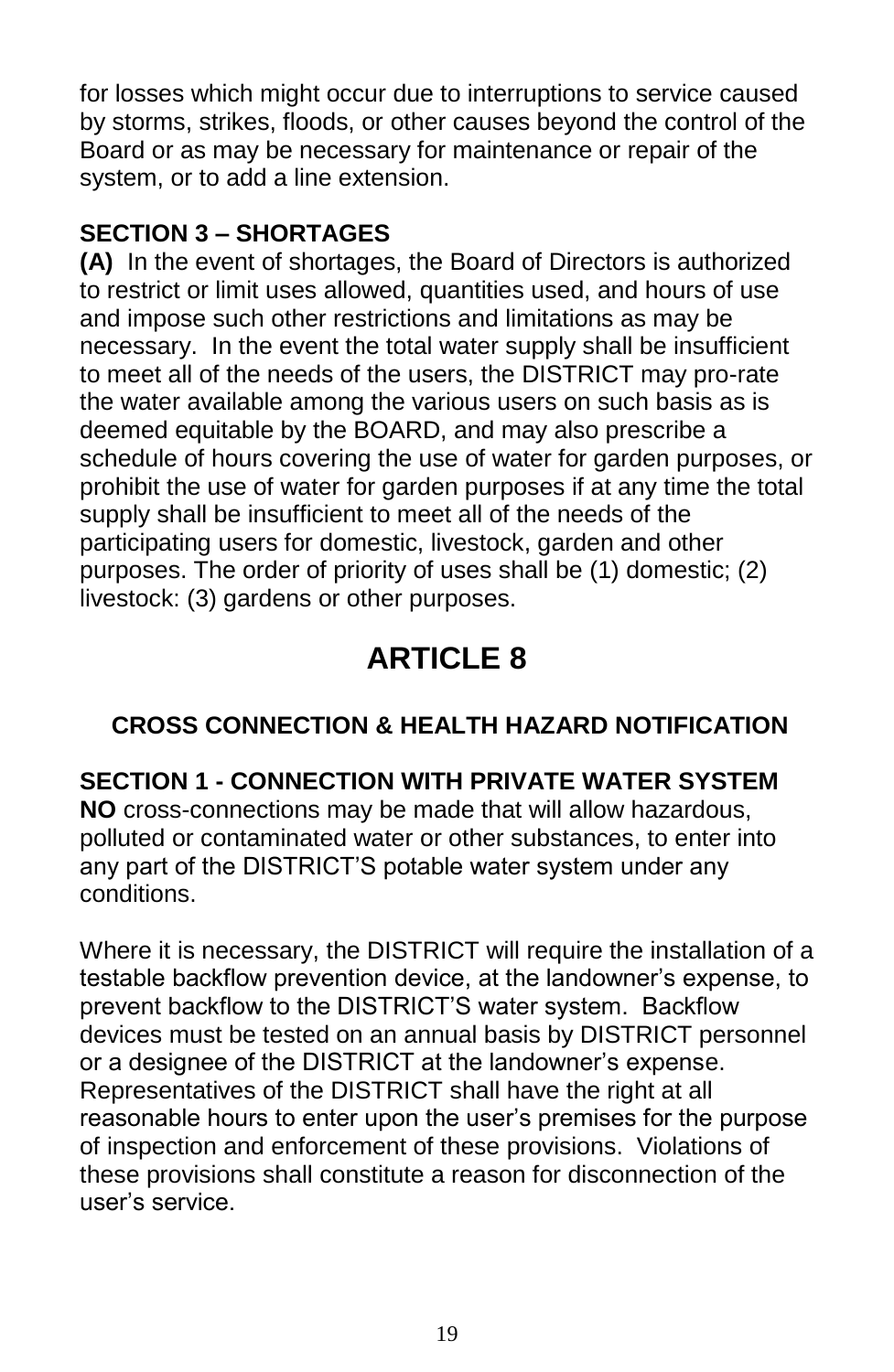# **SECTION 2 - NOTIFICATION OF POTENTIAL HEALTH HAZARDS**

Northwest Rural Water District operates a Public Drinking Water System that falls under the U.S. "Safe Drinking Water Act." This Act requires the operator of a system to provide Public Notification to inform consumers of any potential adverse health effects and to describe what steps consumers can take to minimize the impact.

**(A)** Public notification is required for failure to comply with any of the following:

1. Failure to comply with an applicable maximum contaminant level (MCL).

2. Failure to comply with prescribed treatments techniques.

3. Failure to perform water quality monitoring (testing) as required by the regulations.

4. Failure to comply with the testing procedure as prescribed by a National Primary Water Regulation.

5. Issuance of a variance or an exemption.

6. Failure to comply with the requirements of any schedule that has been set under a variance or exemption.

# **ARTICLE 9**

### **POWERS OF THE DISTRICT FOR ABANDONMENT BY EITHER THE DISTRICT OR THE USER/APPLICANT OF EXISTING WATER LINES AND/OR WATER TAPS**

### **SECTION 1 - POWERS OF THE DISTRICT FOR ABANDONMENT OF EXISTING WATER LINES**

The DISTRICT has the power to abandon lines so long as adequate provision is made for the service to the property owners affected by the abandonment and as long as there is substantial factual information to justify the abandonment. The procedure is as follows: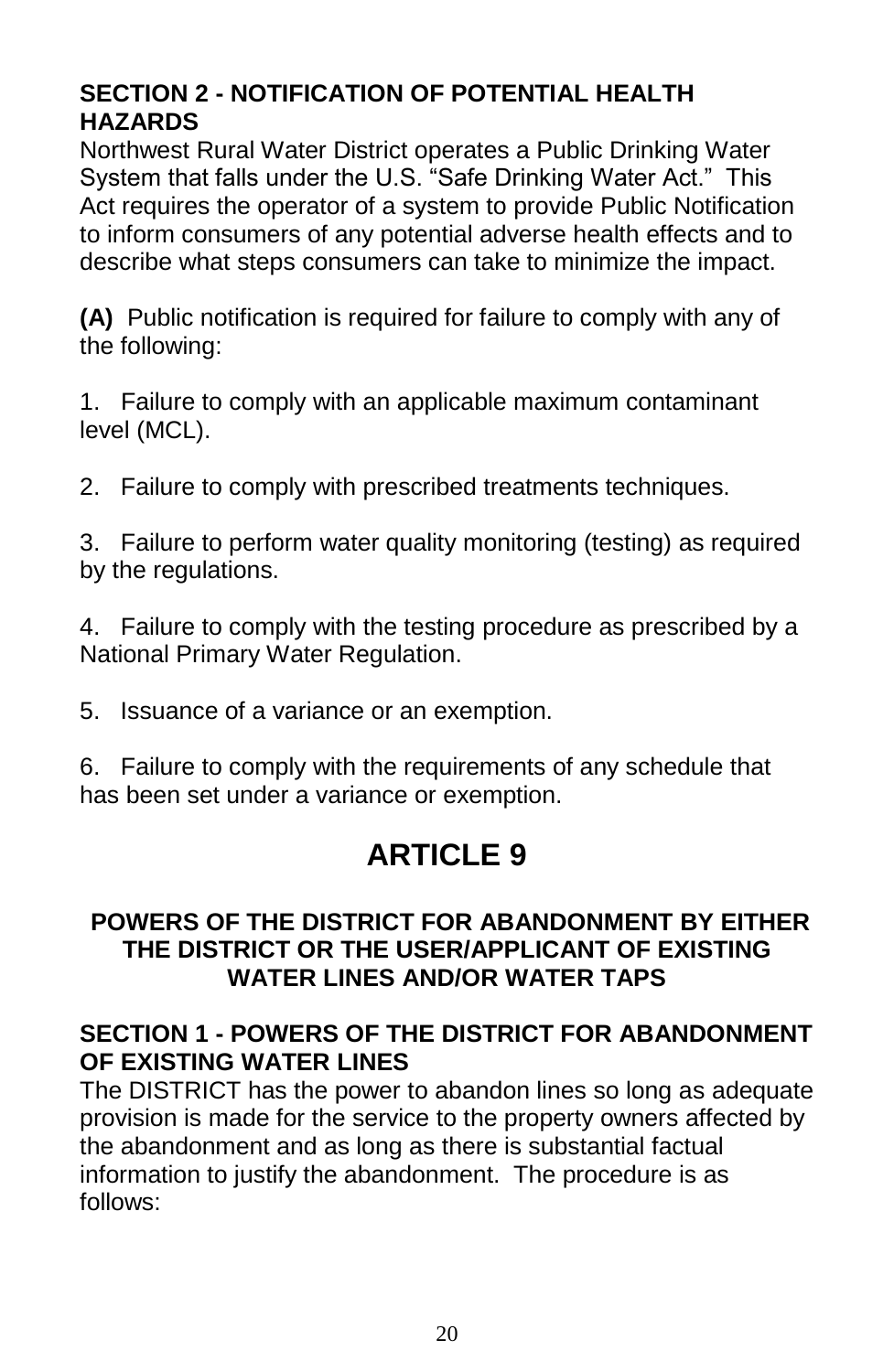(A) A line may be abandoned only after a hearing and formal action by the BOARD.

(B) All users affected by a proposed abandonment must be given written notice that the Board will consider abandonment of the line, specifying the date and place of the BOARD meeting where such consideration would take place. This notice must be sent to each of the users by registered or certified mail.

(C) The notice must include the factual justification for abandoning the old line.

(D) The notice must specify that the cost of the change of service will be paid for by the DISTRICT, but the user/property owner will have to specify the place upon his property line where the service should run, and, if he so desires, the DISTRICT can include service from the property line to his house in the contract for reconstruction, provided that the property owner agrees to pay for the line from the house or other buildings.

(E) The notice must specify the time when service on the old line will be terminated, giving any effected user adequate time to make provisions for construction of the new connection.

#### **SECTION 2 - ABANDONMENT OF WATER TAP BY USER/APPLICANT**

User/applicants who either have paid a tap fee and installed an active tap for which the service has been disconnected or acquired an inactive tap and who fail to pay the monthly minimum charge assessed either for an active fee, an inactive tap fee, or an active tap for which service has been terminated, for a cumulative period of (24) months or more (a period at which the user has become 24 months delinquent in the monthly charges) will be deemed to have abandoned the tap.

There is a limited capacity for water taps. Users who acquire taps but do not pay their monthly charges, either for an active or inactive tap, have an adverse impact on the DISTRICT'S ability to pay its debt service and maintain the system and further restrict the capacity of the system by requiring the DISTRICT to commit capacity for taps which have either been disconnected or which were inactive and which are not being paid for. As a result, the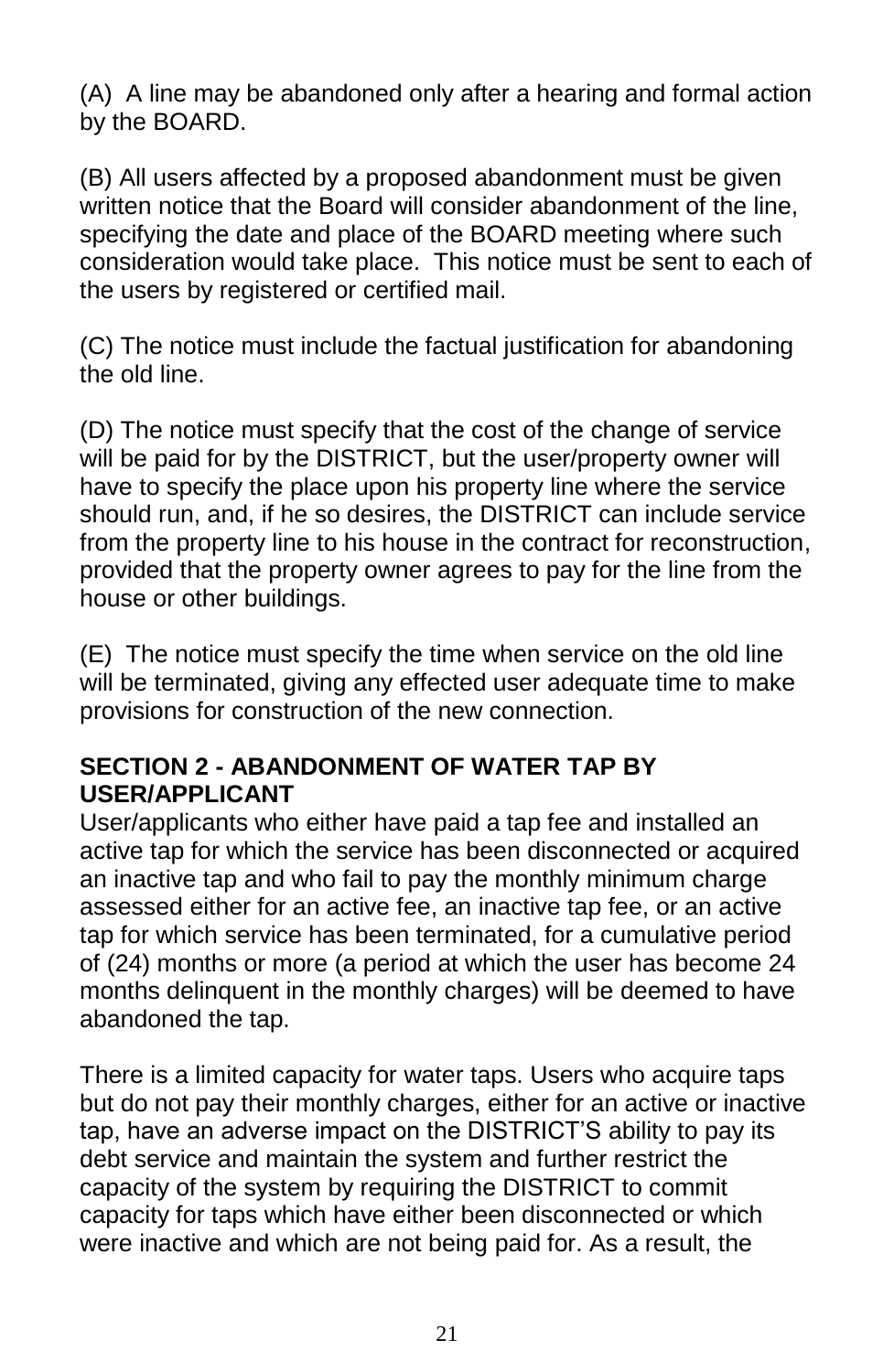DISTRICT has deemed it necessary and appropriate to adopt this rule applicable to abandonment of water taps by users/applicants.

(A) In the event of an abandonment, the DISTRICT shall give to the user/applicant written notice of the abandonment sent to the address last provided in writing by the user/applicant to the DISTRICT. The user/applicant is solely responsible for keeping the DISTRICT advised of the current mailing address of the user/applicant. The notice shall advise the user/applicant of the delinquent status of their bill and of the fact that such delinquency will be considered an abandonment unless paid in full within sixty (60) days thereafter.

(B) Any user/applicant who receives an abandonment notice shall be entitled to request a hearing before the Board of Directors, which hearing shall be considered a contested case hearing and governed by the rules applicable to contested case hearings as set forth in W.S. 16-3-101 – 16-3-115. The hearing must be requested within sixty (60) days from the date of the abandonment notice. If a hearing is requested it shall be promptly scheduled.

(C) If no request for a hearing is made or if after a hearing the recommendation to deem the tap abandoned is upheld, or should the Board after a hearing elect to give additional time to pay delinquent amounts which are not paid within the time set by the Board, the tap will be deemed abandoned. If after a hearing the Board elects to give the user/applicant an opportunity to bring their account current to avoid abandonment, the Board may also set such other conditions as it deems necessary or appropriate, including the provision for repayment to the DISTRICT of all costs, expenses, and attorney fees incurred as a result of the abandonment and/or abandonment hearing.

(D) Any tap that is deemed abandoned shall revert to the DISTRICT and the DISTRICT shall have no obligation thereafter to reissue or reconvey the tap to the user/applicant or any subsequent owner of the property except as deemed appropriate in the sole discretion of the Board of Directors. The Board may award the abandoned tap to any other person or entity to be utilized at any location in the DISTRICT. Any future use of the equipment or accessories associated with the abandoned tap will be utilized at the discretion of the Board and after payment of a new tap fee by any future user and subject to the availability of taps.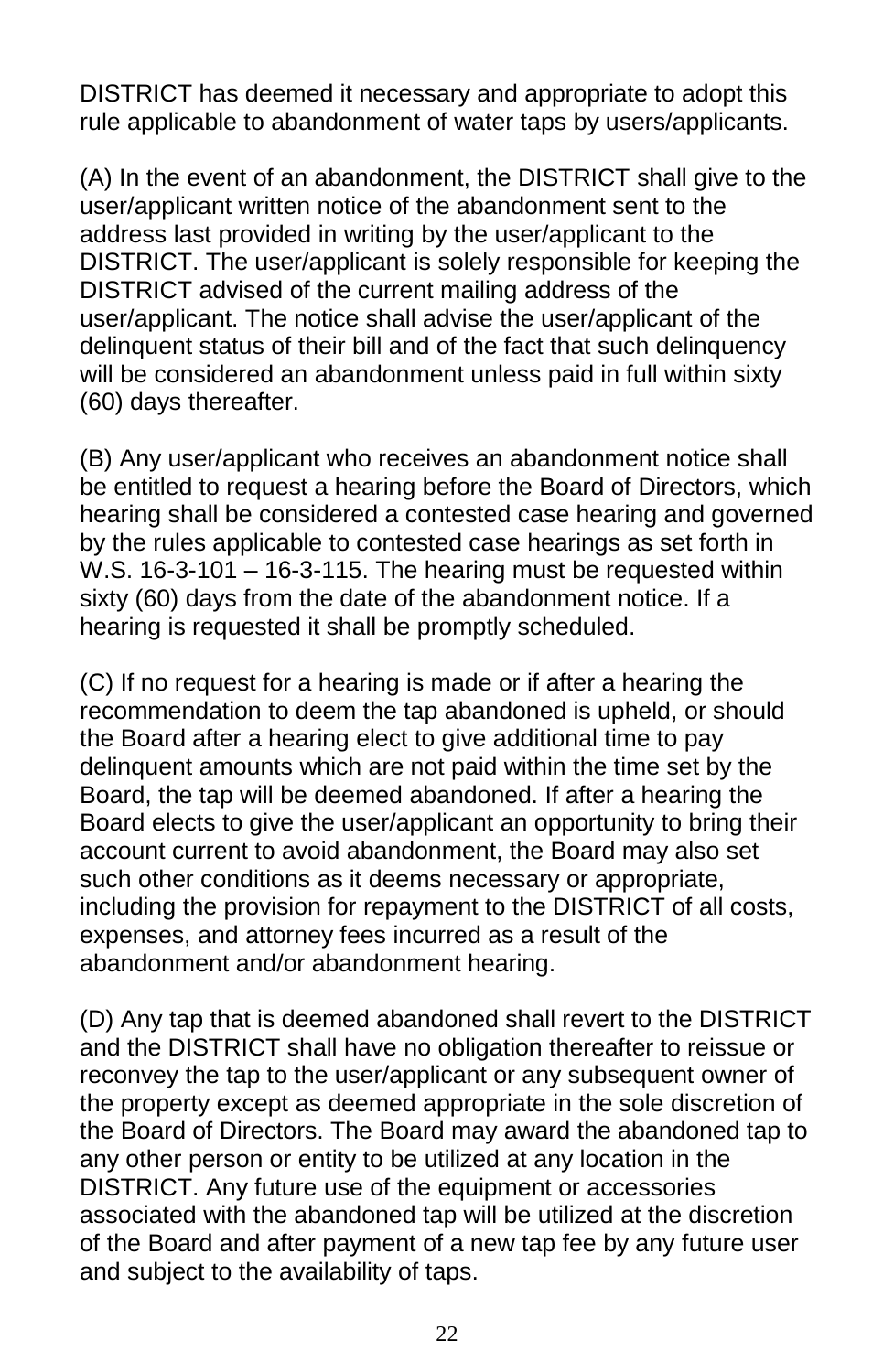# **ARTICLE 10**

#### **CONTESTED CASES**

#### **SECTION 1 - CONTESTED CASES**

In any contested case before the BOARD, the procedures set forth in the Wyoming Administrative Procedures Act WSS16-3-101 through WSS16-3-115, shall apply, together with these Rules and Regulations as amended.

ADOPTED by Resolution

#### **March 13, 2018**

| Tap & Rate Schedule | Size | Gal/Month<br>@<br><b>Standard Rate</b> | TAP FEE | <b>MONTHLY</b><br><b>ACTIVE</b> | <b>MONTHLY</b><br><b>INACTIVE</b> |
|---------------------|------|----------------------------------------|---------|---------------------------------|-----------------------------------|
|---------------------|------|----------------------------------------|---------|---------------------------------|-----------------------------------|

| <b>Residential Domestic</b>  | 20 | 10.000 | \$3,800.00 | \$51.00 | \$28.80 |
|------------------------------|----|--------|------------|---------|---------|
| <b>North End Residential</b> | 20 | 10.000 | \$3,800.00 | \$67.50 | \$55.50 |

#### Commercial

| 30 GPM<br><b>COMMERCIAL</b>        | 30 | 60,000  | 4,400.00 | \$80.00  |
|------------------------------------|----|---------|----------|----------|
| <b>50 GPM</b><br><b>COMMERCIAL</b> | 50 | 100,000 | 4,500.00 | \$102.00 |

Over 50 gpm or 12 points of use require special design to meet needs within system capability. Definitions of Use:

Residential Domestic-Household use for drinking, culinary and sanitary purposes; watering of lawn and garden up to one acre; water used for 4H and FFA livestock projects; water for horses and mules used by household members; water for livestock raised for household use or consumption. Commercial Use-All uses other than residential domestic including livestock, such as but not limited to multi-family dwelling, motels, mobile home parks, overnight camp grounds and other commercial purposes.

Livestock use is subject to cancellation on five years notice; if and when use is cancelled, system costs for livestock will stop.

#### New Developments-Fees vary-ask NRWD staff for New Developments Policies & Procedures. \*\*TAP FEE FOR DEAVER/FRANNIE TAPS WILL COST AND ADDITIONAL \$1,050.00 DUE TO PARTS FOR DIRECT CONNECT TO THE SHOSHONE

#### Note 1: An upgrade from System Capacity or Inactive Tap to Active Tap will cost the balance

of the Active Tap fee or the actual cost of installation, whichever is greater.

#### Note 2: Administration Fee for New Water Tap Contract- \$50.00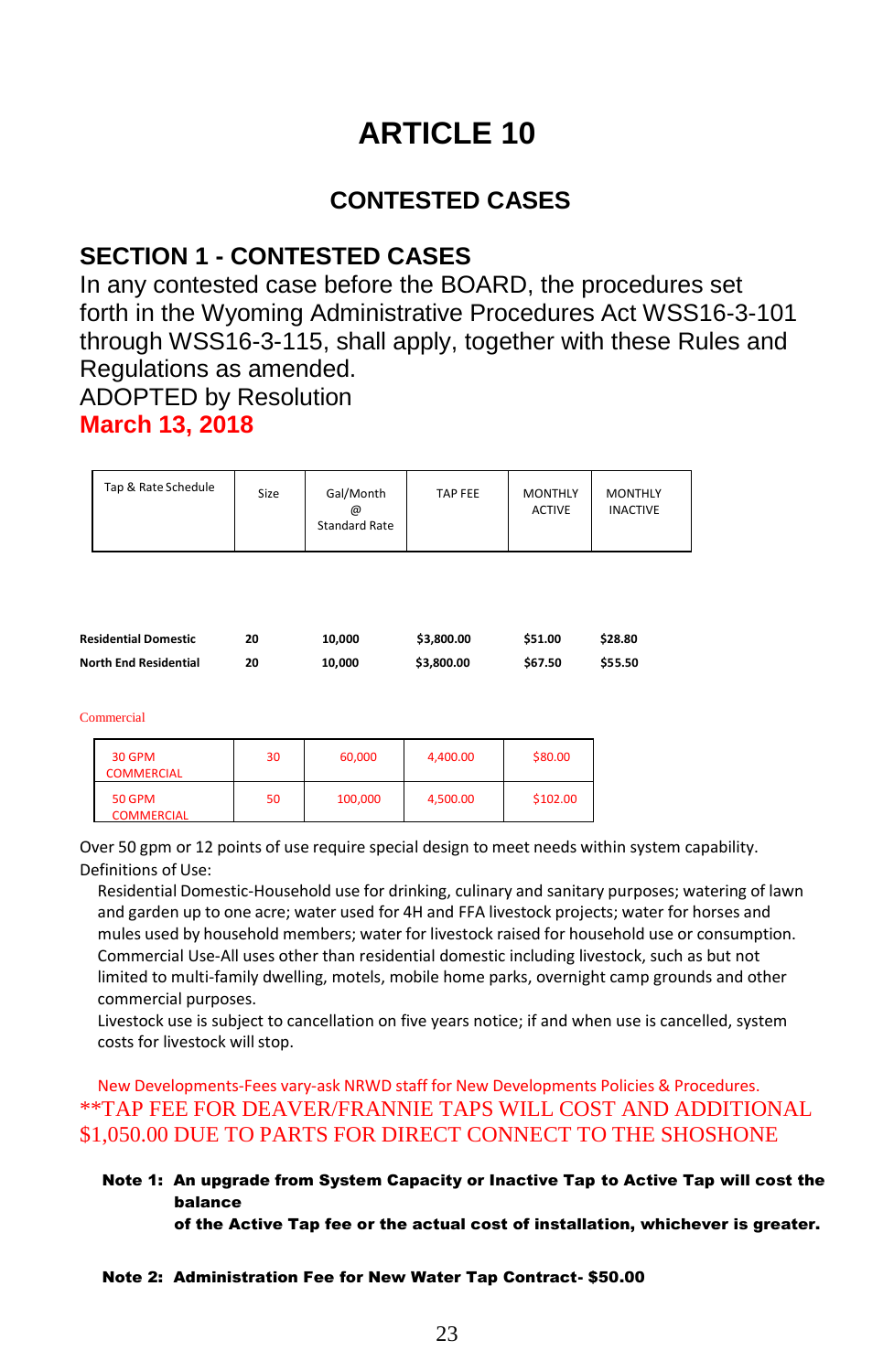Administration Fee for Property Transfer-\$75.00

Note 3: Shoshone Municipal Pipeline has assessed all communities and NRWD a tap charge for each In-service meter in each Distribution system. This charge will be passed on to each of NRWD in-service customers as a monthly SMP Surcharge according to meter size.

#### WATER RATES FOR 20 GALLON/MINUTE METERS

| <b>WATER RATES FOR 30 GALLON/MINUTE METERS</b> |  |  |
|------------------------------------------------|--|--|
|                                                |  |  |
|                                                |  |  |

#### WATER RATES FOR 50 GALLON/MINUTE METERS 1,000-100,000……………………………………………….\$2.25 PER 1,000 GAL 100,001 AND ABOVE……………………………………..\$3.00 PER 1,000 GAL

- Note 5: Monthly bills for service will include Debt retirement (DR), Operation & Maintenance (OM),Shoshone Surcharge (SP) monthly water use (WA). And any other applicable charges such as penalty (PE). Points of use (PO) or previous balance (PB).
- Note 6: Estimated monthly Residential domestic bill is \$ 60.00. (NE \$76.50)
- Note 7: Insufficient funds check or declined ACH or Credit Card will cost a \$30.00 fee charged to your account.
- Note 8: Reconnection fee of \$50.00 if disconnection is the result of non-payment and must be paid prior to reconnection.
- Note 9: Reconnection fee minimum of \$100.00 when disconnection is the result of fraudulent use, \$200.00 for second occurrence.
- Note 10: A point of use surcharge of \$5.00/month will be charged for each family point of use over one in mobile home parks, motels, multi-family dwellings and overnight camp grounds.

# **WATER USER SERVICE CONNECTION**

The connection between the NRWD meter pit and the water user's point of use is the user's responsibility.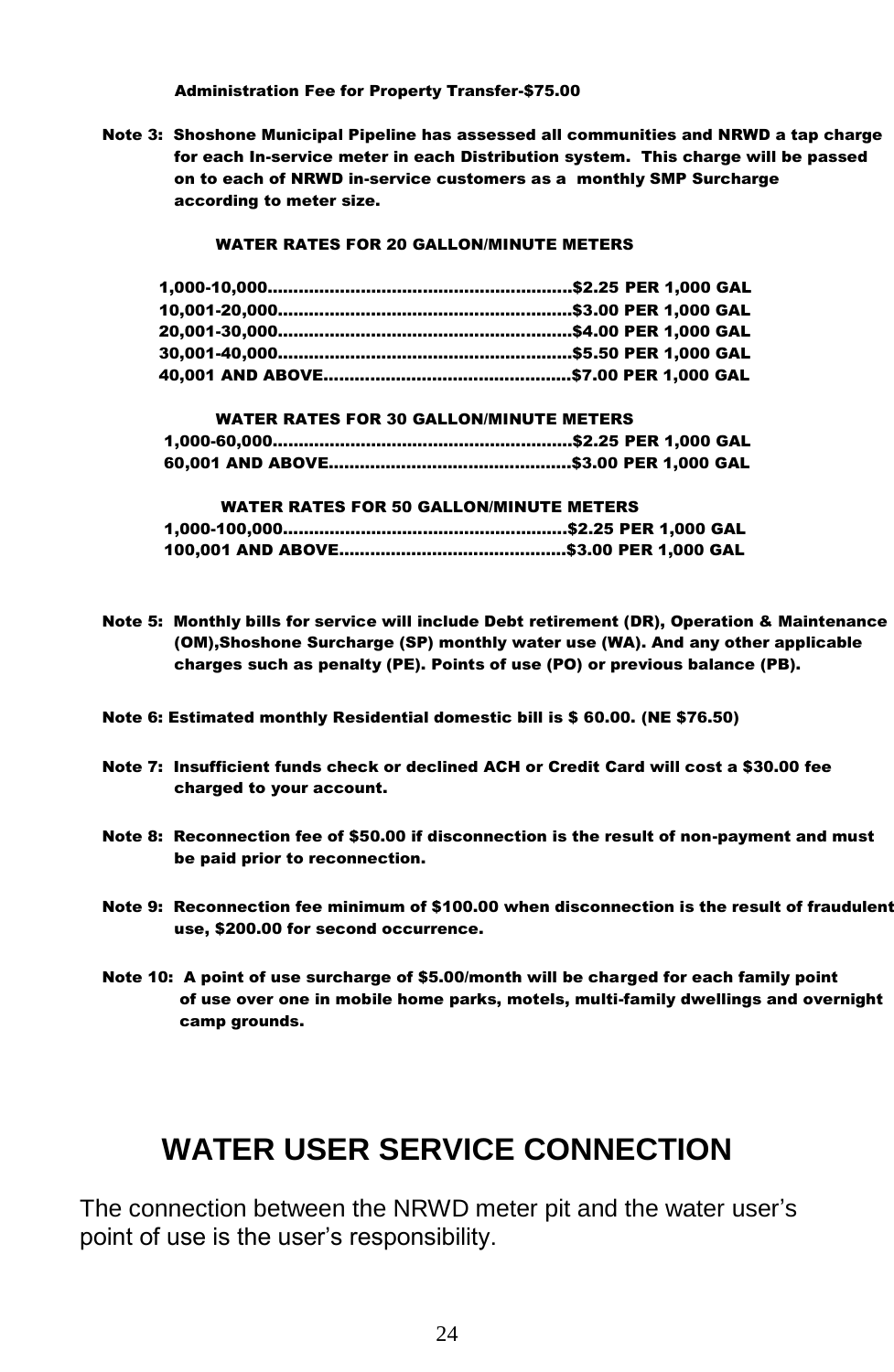NRWD recommends that this connection be made by a qualified plumber according to the following minimum standards.

#### **REQUIREMENTS:**

NO cross-connection may be made that will allow hazardous, polluted or contaminated water or other substances, to enter into any part of the potable water system under any conditions. **No cross connections to existing water system will be allowed.**

*Only under extenuating circumstances and with special approval from the District, the DISTRICT will require a testable backflow device be installed and tested annually at the landowner's expense.* 

*A thermal expansion device MUST be installed within the user's system that will preven***t pressure increase resulting from hot water heater expansion. Old pressure tanks are not acceptable. The PT valve on the top of the hot water heater will not meet this requirement. : The thermal expansion device is required in all locations with hot water available even if the home is equipped with an "on demand" water system. Either of the following tanks will provide thermal expansion protection for the water user's system: Therm-X-Trol Model ST-8 or ST-15 expansion tank mounted on the cold water supply to the hot water heater to allow space for thermal expansion. This model is preferred by the District and allows for the greatest amount of protection without the loss of water.**

The connection at the meter pit is ¾" pipe thread.

**Install a shut-off valve at the location of use. The user/landowner is not allowed to work the curb-stop valve at the meter pit. If meter pit, curb stop valve or trace-wire marker are damaged or removed the landowner/user shall be charged for replacement and/or repairs.**

**An inspection of the water service connection, thermal expansion device and/or backflow device by an NRWD representative is required before the meter will be activated and water delivered to the user.**